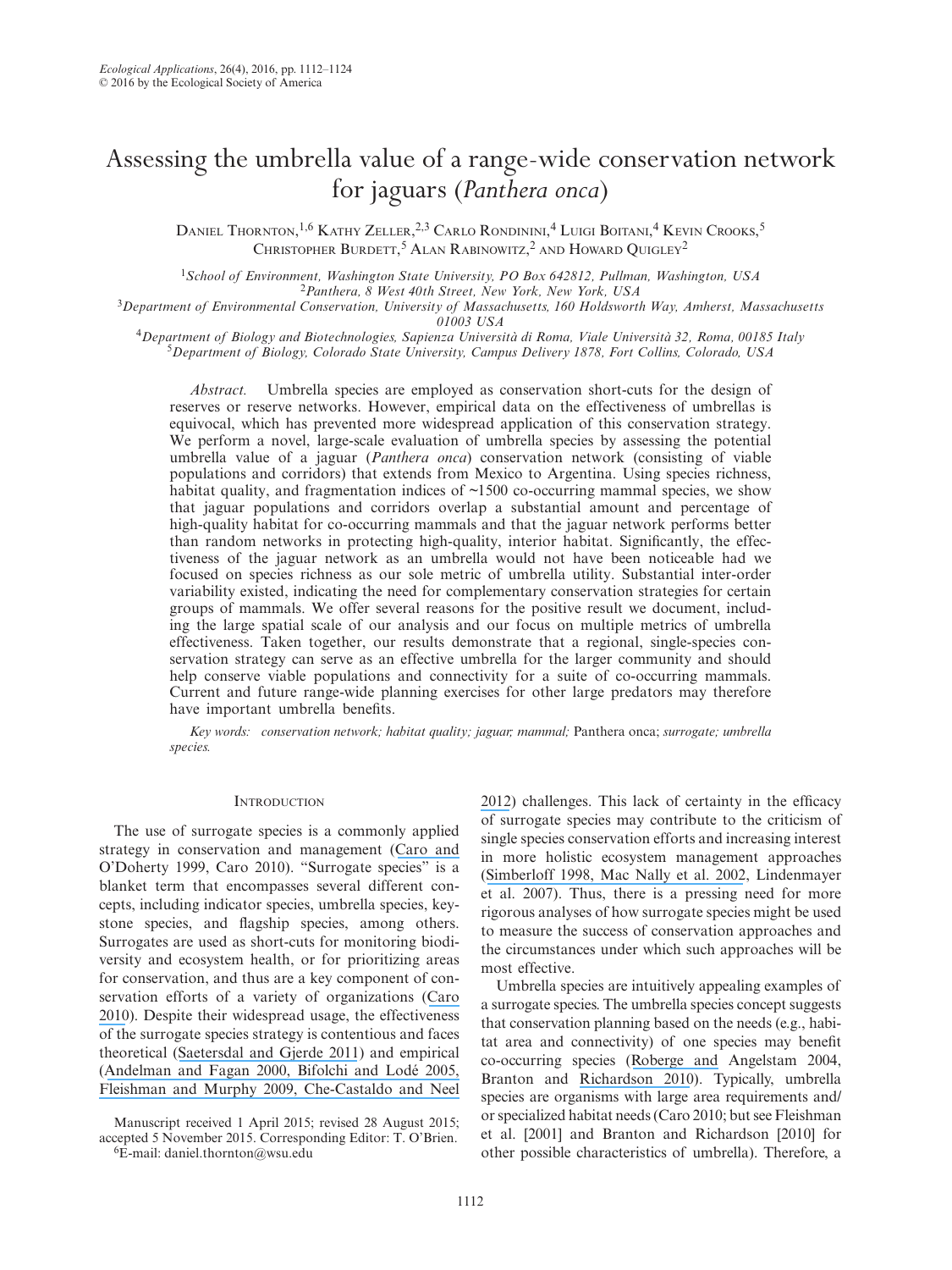protected area or reserve network that is designed to conserve viable populations of a particular umbrella species will simultaneously conserve viable populations of many other co-occurring species. However, echoing limitations of the surrogate species approach more generally, the utility of umbrella species as conservation tools remains poorly understood ([Roberge and](https://www.researchgate.net/publication/257127470_Usefulness_of_the_Umbrella_Species_Concept_as_a_Conservation_Tool?el=1_x_8&enrichId=rgreq-a71d93e25b003951777f45b40c81ef78-XXX&enrichSource=Y292ZXJQYWdlOzMwMzUzMTgzNTtBUzozNzU4MTE5NDYzNjkwMjVAMTQ2NjYxMTk1ODQ5MA==) Angelstam 2004, Caro 2010). Results from studies examining umbrella species effectiveness are equivocal in terms of the utility of umbrellas as both tools for reserve selection (Andelman and Fagan 2000, Bifolchi and Lodé 2005, Branton and Richardson 2010, [Sattler et](https://www.researchgate.net/publication/259488779_Selection_of_Multiple_Umbrella_Species_for_Functional_and_Taxonomic_Diversity_to_Represent_Urban_Biodiversity?el=1_x_8&enrichId=rgreq-a71d93e25b003951777f45b40c81ef78-XXX&enrichSource=Y292ZXJQYWdlOzMwMzUzMTgzNTtBUzozNzU4MTE5NDYzNjkwMjVAMTQ2NjYxMTk1ODQ5MA==) al. 2013) and the maintenance of connectivity between reserves (Minor and Lookingbill 2010, Epps et al. 2011, Cushman and Landguth 2012, Brodie et al. 2014).

Two potential factors may contribute to variability in umbrella effectiveness. The first is spatial scale; most studies of umbrella effectiveness compare species richness in one or several reserves (or corridors) that contain an umbrella, with one or several that do not (Branton and Richardson 2010). However, umbrella species may be most useful as conservation tools at larger scales, for example, at regional scales or across an entire reserve network (Noss et [al. 1996](https://www.researchgate.net/publication/249431998_Conservation_Biology_and_Carnivore_Conservation_in_the_Rocky_Mountains?el=1_x_8&enrichId=rgreq-a71d93e25b003951777f45b40c81ef78-XXX&enrichSource=Y292ZXJQYWdlOzMwMzUzMTgzNTtBUzozNzU4MTE5NDYzNjkwMjVAMTQ2NjYxMTk1ODQ5MA==)[, Carroll et](https://www.researchgate.net/publication/241603788_Carnivores_as_Focal_Species_for_Conservation_Planning_in_the_Rocky_Mountain_Region?el=1_x_8&enrichId=rgreq-a71d93e25b003951777f45b40c81ef78-XXX&enrichSource=Y292ZXJQYWdlOzMwMzUzMTgzNTtBUzozNzU4MTE5NDYzNjkwMjVAMTQ2NjYxMTk1ODQ5MA==) al. 200[1, Rondinini](https://www.researchgate.net/publication/6877199_Differences_in_the_Umbrella_Effects_of_African_Amphibians_and_Mammals_Based_on_Two_Estimators_of_the_Area_of_Occupancy?el=1_x_8&enrichId=rgreq-a71d93e25b003951777f45b40c81ef78-XXX&enrichSource=Y292ZXJQYWdlOzMwMzUzMTgzNTtBUzozNzU4MTE5NDYzNjkwMjVAMTQ2NjYxMTk1ODQ5MA==)  [and Boitani 2006](https://www.researchgate.net/publication/6877199_Differences_in_the_Umbrella_Effects_of_African_Amphibians_and_Mammals_Based_on_Two_Estimators_of_the_Area_of_Occupancy?el=1_x_8&enrichId=rgreq-a71d93e25b003951777f45b40c81ef78-XXX&enrichSource=Y292ZXJQYWdlOzMwMzUzMTgzNTtBUzozNzU4MTE5NDYzNjkwMjVAMTQ2NjYxMTk1ODQ5MA==)). The second factor is the response variable used to determine the effectiveness of umbrellas. In many previous studies, the response that is measured is richness of co-occurring species (Branton and Richardson 2010, Caro 2010). However, other types of response may be more important, given that the goal of an umbrella is to maintain viable populations of cooccurring species. These other measures of umbrella

efficacy include population size and habitat quality of co-occurring species (Branton and Richardson 2014), or degree of conservation network overlap ([Rondinini and](https://www.researchgate.net/publication/6877199_Differences_in_the_Umbrella_Effects_of_African_Amphibians_and_Mammals_Based_on_Two_Estimators_of_the_Area_of_Occupancy?el=1_x_8&enrichId=rgreq-a71d93e25b003951777f45b40c81ef78-XXX&enrichSource=Y292ZXJQYWdlOzMwMzUzMTgzNTtBUzozNzU4MTE5NDYzNjkwMjVAMTQ2NjYxMTk1ODQ5MA==)  [Boitani 2006](https://www.researchgate.net/publication/6877199_Differences_in_the_Umbrella_Effects_of_African_Amphibians_and_Mammals_Based_on_Two_Estimators_of_the_Area_of_Occupancy?el=1_x_8&enrichId=rgreq-a71d93e25b003951777f45b40c81ef78-XXX&enrichSource=Y292ZXJQYWdlOzMwMzUzMTgzNTtBUzozNzU4MTE5NDYzNjkwMjVAMTQ2NjYxMTk1ODQ5MA==)). Different patterns in umbrella effectiveness may emerge depending on the type of response analyzed (Branton and Richardson 2014).

Large carnivores are often employed as umbrella species due to their substantial area needs and general sensitivity to human disturbance, but little is known about their actual umbrella value ([Sergio et](https://www.researchgate.net/publication/227994604_Ecologically_justified_charisma_Preservation_of_top_predators_delivers_biodiversity_conservation?el=1_x_8&enrichId=rgreq-a71d93e25b003951777f45b40c81ef78-XXX&enrichSource=Y292ZXJQYWdlOzMwMzUzMTgzNTtBUzozNzU4MTE5NDYzNjkwMjVAMTQ2NjYxMTk1ODQ5MA==) al. 2006, [2008](https://www.researchgate.net/publication/228622050_Top_Predators_as_Conservation_Tools_Ecological_Rationale_Assumptions_and_Efficacy?el=1_x_8&enrichId=rgreq-a71d93e25b003951777f45b40c81ef78-XXX&enrichSource=Y292ZXJQYWdlOzMwMzUzMTgzNTtBUzozNzU4MTE5NDYzNjkwMjVAMTQ2NjYxMTk1ODQ5MA==)). Several recent attempts at range-wide conservation planning for large carnivores have been conducted ([Sanderson et](https://www.researchgate.net/publication/227515316_Planning_to_Save_a_Species_the_Jaguar_as_a_Model?el=1_x_8&enrichId=rgreq-a71d93e25b003951777f45b40c81ef78-XXX&enrichSource=Y292ZXJQYWdlOzMwMzUzMTgzNTtBUzozNzU4MTE5NDYzNjkwMjVAMTQ2NjYxMTk1ODQ5MA==) al. 2002, IUCN 2006, Rabinowitz and Zeller 2010), which provide an opportunity to examine the umbrella-value of carnivores at large spatial extents. Moreover, recently developed global datasets on habitat suitability and fragmentation for mammals ([Crooks](https://www.researchgate.net/publication/51573757_Global_patterns_of_fragmentation_and_connectivity_of_carnivore_habitat?el=1_x_8&enrichId=rgreq-a71d93e25b003951777f45b40c81ef78-XXX&enrichSource=Y292ZXJQYWdlOzMwMzUzMTgzNTtBUzozNzU4MTE5NDYzNjkwMjVAMTQ2NjYxMTk1ODQ5MA==)  et [al. 2011](https://www.researchgate.net/publication/51573757_Global_patterns_of_fragmentation_and_connectivity_of_carnivore_habitat?el=1_x_8&enrichId=rgreq-a71d93e25b003951777f45b40c81ef78-XXX&enrichSource=Y292ZXJQYWdlOzMwMzUzMTgzNTtBUzozNzU4MTE5NDYzNjkwMjVAMTQ2NjYxMTk1ODQ5MA==), Rondinini et al. 2011) provide the ability to examine not only how carnivores function as umbrellas for conserving species richness of co-occurring mammals, but perhaps more importantly, how they serve as umbrellas for maintaining high-quality, core habitat for sympatric mammals.

The goal of our study was to examine the potential umbrella effectiveness of a conservation network designed to meet the needs of a single species, the jaguar (*Panthera onca*). This range-wide network (Fig. 1) extends from Mexico in the north to Argentina in the south and consists of viable jaguar populations (Jaguar Conservation Units; JCUs) and jaguar movement corridors that connect those populations. We ask the questions: (1) To what extent can the JCUs and jaguar



Fig. 1. A map of the jaguar conservation network for the Americas. The network consists of Jaguar Conservation Units (JCUs; in black), which maintain viable populations of jaguars, and jaguar corridors (in gray), linking the JCUs.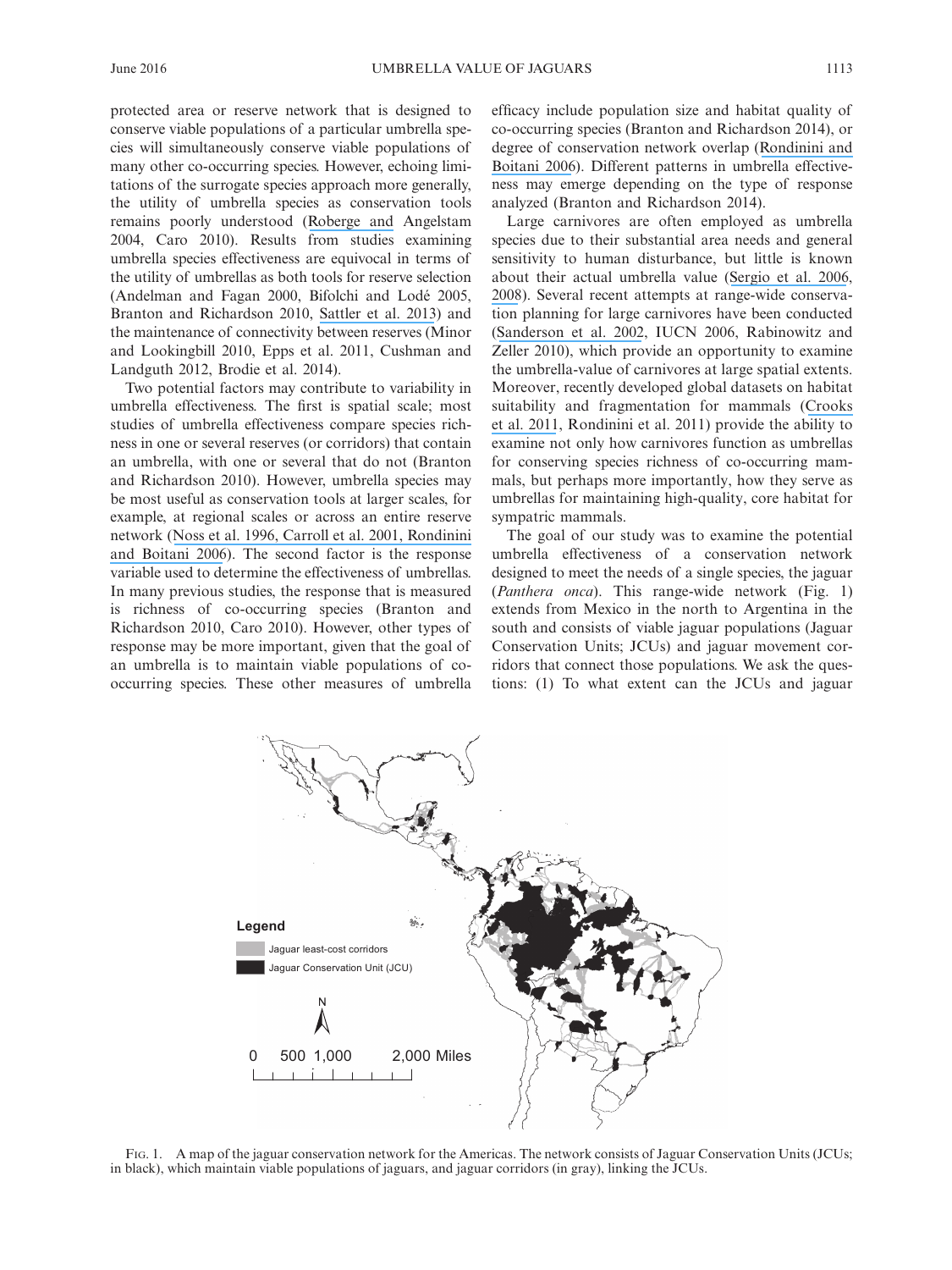corridors act to maintain species richness and highquality habitat for co-occurring Latin American mammals? (2) How well might jaguar corridors act to conserve connectivity (e.g., areas of low fragmentation) for co-occurring mammals? (3) How well can JCUs and corridors function as umbrellas when compared to a random selection of reserves or corridors?

# Materials and Methods

## *Modeling Jaguar Conservation Units and corridors*

The process of developing a range-wide conservation plan for the jaguar began in 1999 when the Wildlife Conservation Society (WCS) and the Universidad Naciónal Autonoma de México, Mexico City, Mexico, convened 35 jaguar experts to implement a rigorous planning exercise ([Sanderson et](https://www.researchgate.net/publication/227515316_Planning_to_Save_a_Species_the_Jaguar_as_a_Model?el=1_x_8&enrichId=rgreq-a71d93e25b003951777f45b40c81ef78-XXX&enrichSource=Y292ZXJQYWdlOzMwMzUzMTgzNTtBUzozNzU4MTE5NDYzNjkwMjVAMTQ2NjYxMTk1ODQ5MA==) al. 2002). The knowledge of these experts was pooled to determine the geographic distribution of jaguars, point observations of occurrence, and most importantly, core populations of jaguars. These core populations, termed Jaguar Conservation Units (JCUs), were defined as (1) areas with stable prey community that contained a population of at least 50 breeding jaguars or (2) areas with fewer than 50 breeding jaguars but with sufficient habitat and prey base such that jaguar populations could increase under favorable conditions ([Sanderson et](https://www.researchgate.net/publication/227515316_Planning_to_Save_a_Species_the_Jaguar_as_a_Model?el=1_x_8&enrichId=rgreq-a71d93e25b003951777f45b40c81ef78-XXX&enrichSource=Y292ZXJQYWdlOzMwMzUzMTgzNTtBUzozNzU4MTE5NDYzNjkwMjVAMTQ2NjYxMTk1ODQ5MA==) al. 2002). Only  $\sim$ 28% of JCU area overlaps with existing protected areas. This planning process was updated in 2006 and resulted in a range-wide map of 90 JCUs (Zeller 2007), which has been further modified to result in the most recent final map of JCUs (Fig. 1). We acknowledge that the model of JCUs we use in this paper may not be completely accurate in identifying the exact spatial location of all viable jaguar populations and that local-level refinements are and will continue to occur (e.g., De [Angelo](https://www.researchgate.net/publication/256669190_Understanding_species_persistence_for_defining_conservation_actions_A_management_landscape_for_jaguars_in_the_Atlantic_Forest?el=1_x_8&enrichId=rgreq-a71d93e25b003951777f45b40c81ef78-XXX&enrichSource=Y292ZXJQYWdlOzMwMzUzMTgzNTtBUzozNzU4MTE5NDYzNjkwMjVAMTQ2NjYxMTk1ODQ5MA==) et [al. 2013](https://www.researchgate.net/publication/256669190_Understanding_species_persistence_for_defining_conservation_actions_A_management_landscape_for_jaguars_in_the_Atlantic_Forest?el=1_x_8&enrichId=rgreq-a71d93e25b003951777f45b40c81ef78-XXX&enrichSource=Y292ZXJQYWdlOzMwMzUzMTgzNTtBUzozNzU4MTE5NDYzNjkwMjVAMTQ2NjYxMTk1ODQ5MA==)). However, the JCU network we employ does provide a consistent, expert-validated, range-wide model with which to evaluate the broad-scale umbrella value of jaguars, and provides a good template for what may occur with other range-wide planning exercises.

An important component missing from the initial range-wide plan, and its subsequent refinement, was an evaluation of potential jaguar movement, or dispersal, between JCUs and their likely routes of movement. Accordingly, Rabinowitz and Zeller (2010) predicted corridors between JCUs via least-cost path modeling ([Adriaensen et](https://www.researchgate.net/publication/222701876_The_Application_of_) al. 2003). In this approach, resistance values, indexing travel costs for a particular species, are assigned to different environments on a landscape (e.g., habitat types; [Beier et](https://www.researchgate.net/publication/5313387_Forks_in_the_Road_Choices_in_Procedures_for_Designing_Wildland_Linkages?el=1_x_8&enrichId=rgreq-a71d93e25b003951777f45b40c81ef78-XXX&enrichSource=Y292ZXJQYWdlOzMwMzUzMTgzNTtBUzozNzU4MTE5NDYzNjkwMjVAMTQ2NjYxMTk1ODQ5MA==) al. 2008). Then, modeling algorithms are used to determine the path of least resistance between two populations; this pathway defines the corridor with the lowest cost of movement and highest probability of survival and can be used to focus conservation efforts for that species. Given a lack of empirical information on how jaguars disperse across landscapes, expert

opinion was used to derive the resistance values for the creation of jaguar least-cost corridors. Resistance maps were created by having 15 jaguar experts assign resistance values to movement according to six factors: land cover type, percent tree and shrub cover, elevation, distance from roads, distance from settlements, and human population density (Rabinowitz and Zeller 2010). Resistance values were summed for each 1-km2 pixel across the jaguar's range, and least-cost pathways between the JCUs were developed using Cost-Distance and Corridor functions in ArcGIS (Rabinowitz and Zeller 2010). The end result of this analysis was a map representing landscape resistance to jaguar movements and identification of leastcost corridors linking JCUs (Fig. 1; note this is slightly modified from Rabinowitz and Zeller 2010; see Materials and Methods: Overlap with co-occurring mammals).

# *Overlap with co-occurring mammals*

To analyze how the JCUs and jaguar corridors can function as umbrellas for species richness and habitat quality of co-occurring mammals, we used ArcGIS to overlap the JCUs and corridors with habitat suitability models for ~1500 mammals inhabiting Latin America. We emphasize that our analysis does not compare how well jaguars perform as umbrellas to other potential umbrella species, but rather analyzes the umbrella value of a range-wide conservation strategy designed around the needs of a single species. The habitat suitability models were created by Rondinini and co-authors (Rondinini et al. 2011) for almost all terrestrial mammals globally. Briefly, for each mammal species, habitat suitability models (at 300-m resolution) were developed that indicated areas of high-, medium-, and low-quality habitat. Suitability was based on habitat preferences and elevational restrictions given in the IUCN Red List species descriptions, and utilized global land cover, elevation, and hydrologic maps. The suitability models were restricted to the known range of each species to avoid extrapolating species presence beyond their known limits. High-quality habitat corresponded to preferred habitat for the species, medium-quality habitat corresponded to habitat where the species could be found, but not persist in the absence of primary habitat, and low-quality (unsuitable) habitat corresponded to habitat where the species would rarely or never be found (see Rondinini et al. 2011 for details). We used ArcGIS to extract the areal extent of high-, medium-, and low-quality habitat contained within JCUs and jaguar corridors for each mammal species. We also determined the number of different species that had at least some amount of habitat (of any quality) that fell within JCUs and corridors. This latter index corresponds to the typical umbrella species analysis, where range maps of co-occurring mammals are used to determine the species richness contained within a conservation network (e.g., [Carroll et](https://www.researchgate.net/publication/241603788_Carnivores_as_Focal_Species_for_Conservation_Planning_in_the_Rocky_Mountain_Region?el=1_x_8&enrichId=rgreq-a71d93e25b003951777f45b40c81ef78-XXX&enrichSource=Y292ZXJQYWdlOzMwMzUzMTgzNTtBUzozNzU4MTE5NDYzNjkwMjVAMTQ2NjYxMTk1ODQ5MA==) al. 2001). We analyzed Mexico/Central America and South American separately due to faunal distinctiveness in the two regions, as well as structural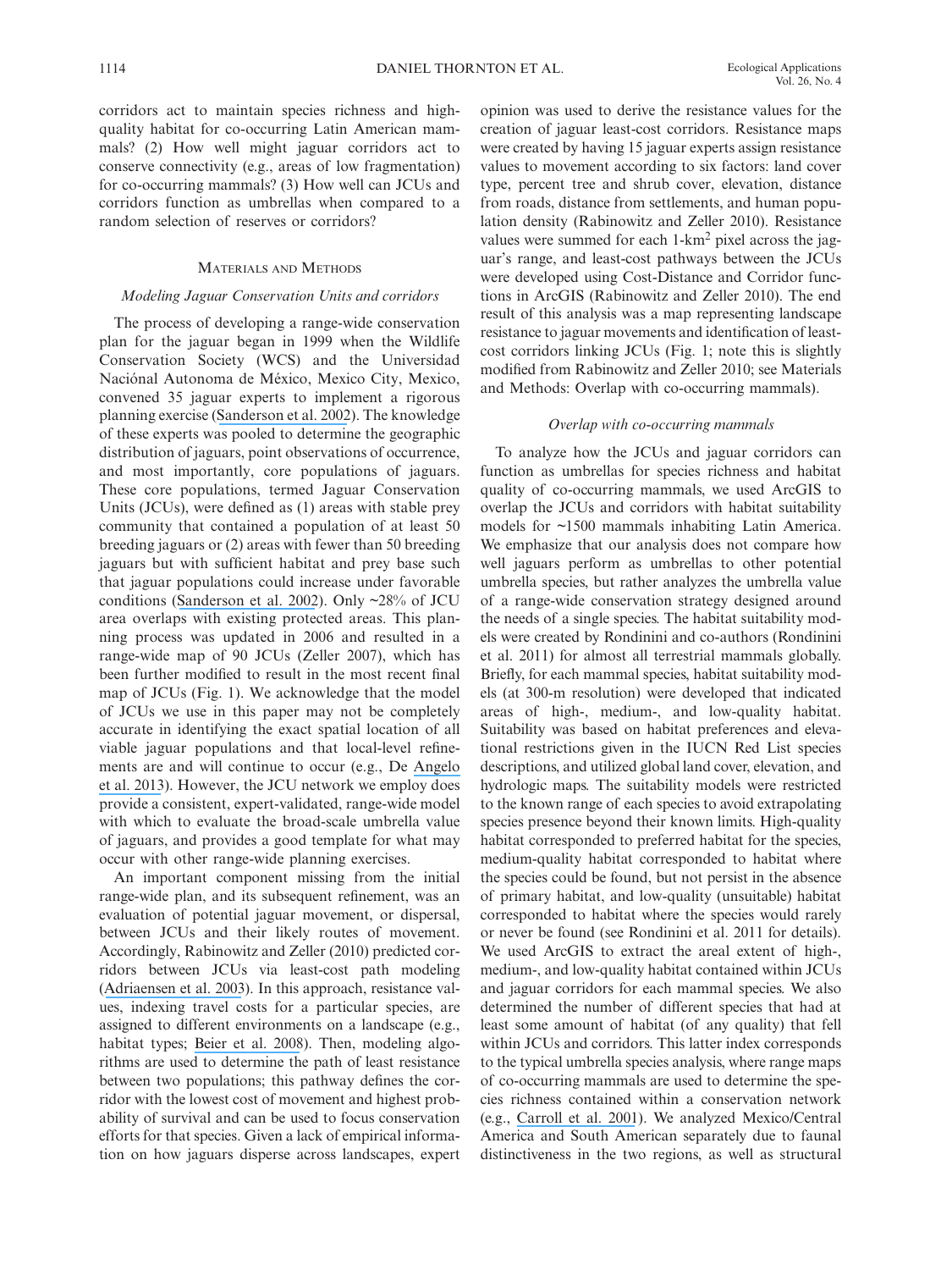differences in the jaguar network (Mexico/Central America having much smaller JCUs on average than South America). For South America, we excluded the large Amazonian JCU (the largest JCU in Fig. 1) from the analysis, as we did not feel it was appropriate to include such a massively large JCU  $(2278098 \text{ km}^2)$  in the umbrella analysis. This JCU would unduly bias our analysis toward finding a positive umbrella effect, and it represents too large of an area to be feasibly targeted as part of a protected area network.

Although gaining an understanding of the mammalian species richness and areal extent of habitat contained within the jaguar conservation network is useful in understanding its umbrella value, we also wanted to determine the proportion of the total available habitat for each species that was contained within the JCUs and corridors. We defined the total amount of habitat available for each co-occurring mammal using two scenarios, one more conservative and one less conservative for assessing the umbrella value of jaguars. For the more conservative method, we assumed that amount of habitat available to be conserved for each co-occurring mammal was equivalent to the total amount of identified habitat within all of Latin America (Mexico through Argentina) for that species. Any habitat for mammals that fell outside that range (e.g., habitat in the USA for certain wide-ranging species) was not included in the calculation of available habitat. In this way, we were assessing the umbrella value of jaguars for Latin American mammals more generally, even for mammals that have all or part of their habitat falling outside the current range of the jaguar, which does not extend throughout all of Latin America. For the less conservative method, we assumed that the amount of habitat available to be conserved for each co-occurring mammal was equivalent to the total amount of habitat within the outer boundaries of the jaguar's current range in Latin America (Appendix S1: Fig. S1). We excluded habitat (or species) that fell outside of this outer boundary. This second analysis therefore represents the umbrella value of jaguars for those mammals within the overall planning area for the jaguar reserve network. Note that even this second method is still fairly conservative, as we are including in the analysis co-occurring mammals that could never be contained within a jaguar network because they fall outside current jaguar habitat (e.g., high elevation species) but still fall within the outer boundaries of jaguar range. Once the total amount of habitat available for each co-occurring species was defined, we divided the amount of high-, medium-, and low-quality habitat for each species contained within JCUs and corridors by the total amount available. This calculation provided an estimate of the proportion of the total available high-, medium-, and low-quality habitat for each co-occurring mammal that was contained with JCUs and jaguar corridors.

For the jaguar corridors, we performed a second overlap analysis with fragmentation models for all ~1500 co-occurring mammals. For each species, the fragmentation models indicate the value of the GISfrag metric, which gives the average Euclidean distance of all cells within a high-quality habitat patch to the nearest edge of the patch (see Crooks et al. 2011 for details). High values of the GISfrag metric therefore indicate more interior habitat (or lower degree of fragmentation), whereas low values indicate less interior habitat (or higher degree of fragmentation; [Crooks et](https://www.researchgate.net/publication/51573757_Global_patterns_of_fragmentation_and_connectivity_of_carnivore_habitat?el=1_x_8&enrichId=rgreq-a71d93e25b003951777f45b40c81ef78-XXX&enrichSource=Y292ZXJQYWdlOzMwMzUzMTgzNTtBUzozNzU4MTE5NDYzNjkwMjVAMTQ2NjYxMTk1ODQ5MA==) al. 2011). We calculated the mean value of the GISfrag metric for each mammal species within jaguar corridors as a measure of how well jaguar corridors conserved interior, core habitat for co-occurring mammals.

#### *Comparison with random models*

We compared how well JCUs and jaguar corridors performed as potential umbrellas for co-occurring mammals with randomly selected protected area networks and randomly generated least-cost corridors. To generate a random protected area network to compare with the JCUs, we randomly selected protected areas within the study region from the World Database of Protected Areas (see Fig. 2 for an example). We excluded marine reserves and randomly selected protected areas until the total area within the reserve network was approximately the same as within the JCUs. Because only ~28% of JCU area falls within the protected area network of the study region, this random selection of protected areas resulted in a spatially distinct network from the JCUs for comparison of umbrella value (i.e., there was only partial overlap of the JCUs with the random protected area networks). The JCUs themselves were not included in the random selection. We created 10 randomly generated networks for both Mexico/Central America and South America to compare with the JCUs. We then overlapped these randomly generated networks with the Rondinini et al. (2011) habitat suitability models as described previously for the JCUs. Because the random reserve networks and JCUs were not equivalent in area, to compare their efficiency in conserving high-, medium-, and low-quality habitat for co-occurring mammals and for species richness more generally, we divided the areal extent of overlapping habitat and the number of species protected by the total area of the network. This value (which we term the "protected area efficiency") indicates the proportion of the network that contains high-, medium-, and low-quality habitat for each co-occurring mammal, or the average number of species protected per unit area of the network. We summarized data by mammalian order and across all mammals, with each randomly generated network representing a separate sampling occasion. We then determined if the protected area efficiency value for JCUs was higher than the 95% confidence interval for the randomly generated networks, which would indicate that the JCUs were better than random networks in protecting species richness and habitat quality of co-occurring mammals.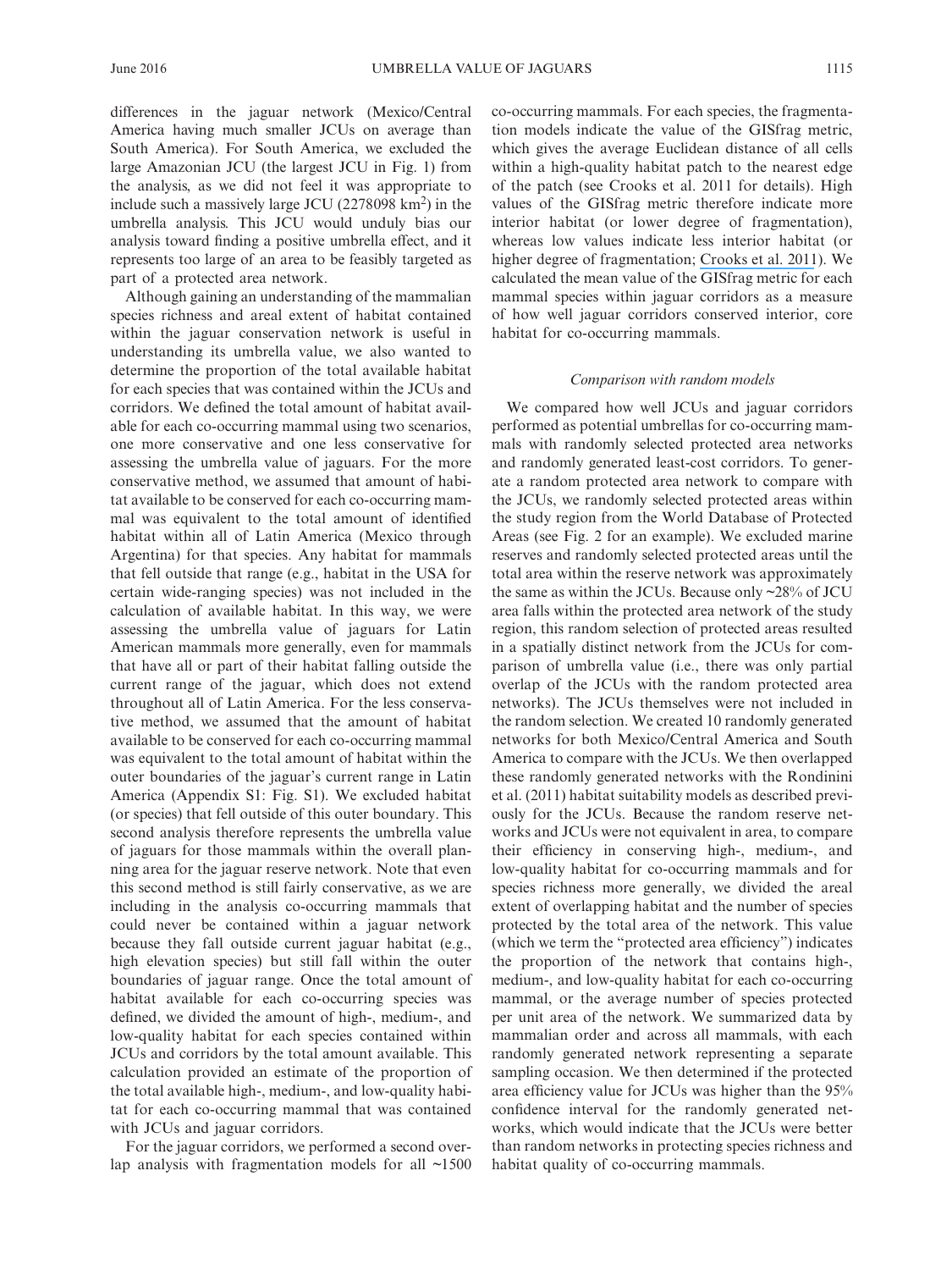

Fig. 2. Example comparison of jaguar network with random networks. Panel (A) is a map of actual JCUs (black) and modeled jaguar corridors (gray) for a section of Mexico/Central America, (B) a map of random generated corridors (gray) linking JCUs, and (C) a map of randomly selected protected areas (black) from the World Database of Protected Areas. Note that 10 corridor networks, and 10 protected area networks, were generated for comparison with the actual jaguar network.

To generate random least-cost corridor linkages between JCUs, we randomly permutated the jaguar costsurface used to create the jaguar corridor network. The cost-surface values were randomly sampled without replacement and the original cost-surface was reclassified to reflect the order of the randomly sampled cost values. Corridors were modeled between all JCUs across the random cost-surface using Cost-Distance and Corridor functions in ArcGIS. Note that for South American corridors, we used an earlier version of the jaguar corridor

network than shown in Fig. 1. This earlier version was used to maintain consistency in the use of coarse-scaled environmental layers for generation of the real vs. random corridors.

We repeated the process of randomly generating corridors 10 times (see Fig. 2 for an example) for Mexico/ Central America and South America. Because the random corridor networks and jaguar corridors were not exactly equivalent in area, we repeated the process described for JCUs of dividing the amount of overlapping mammal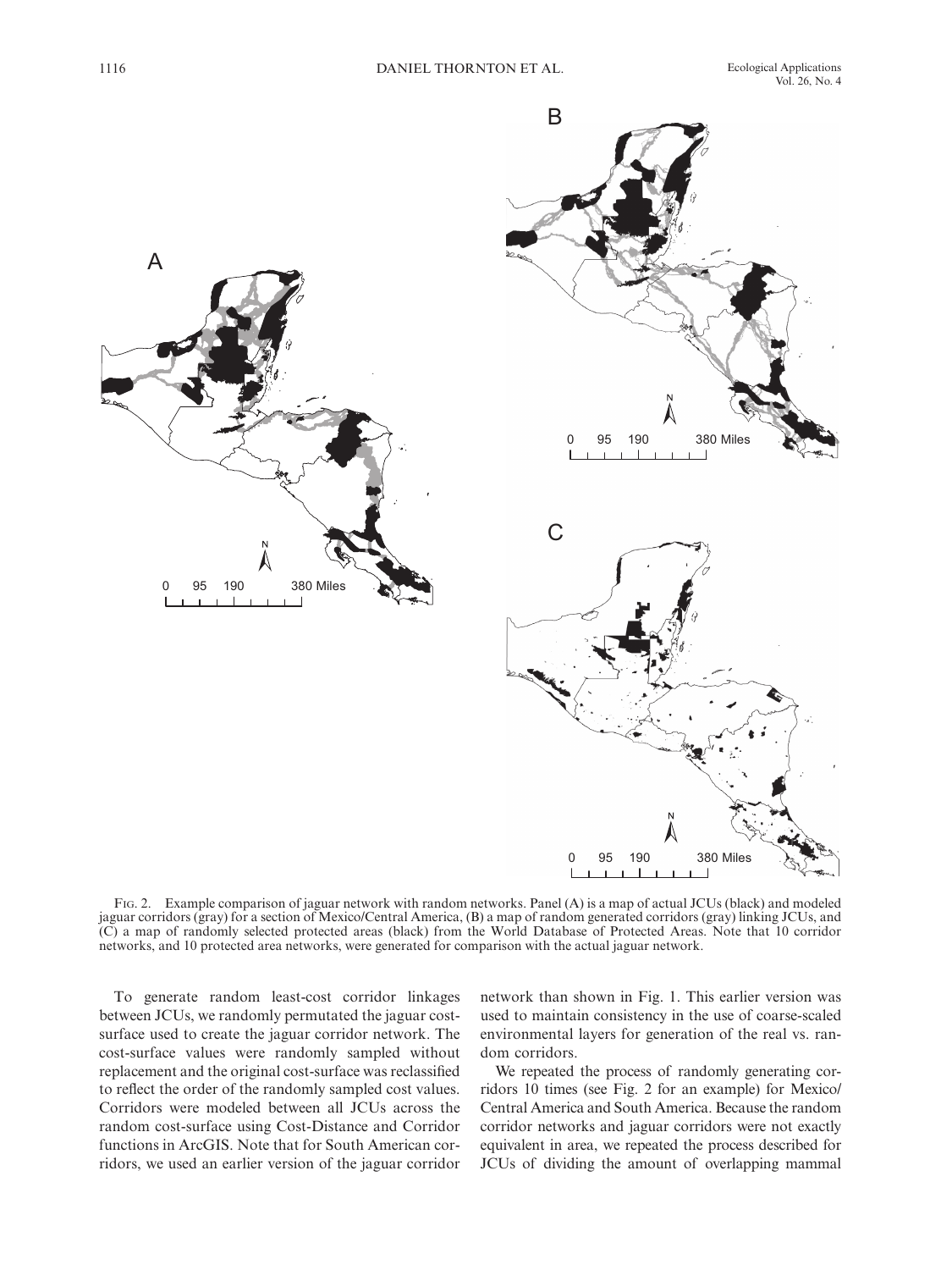habitat, as well as the number of species protected, by the total area of the network. This value (which we term the "corridor efficiency") indicates the proportion of the network that contains high-, medium-, and low-quality habitat for each co-occurring mammal or the average number of species protected per unit area of the network. We examined if the jaguar corridors had a better efficiency value for mammalian orders, and across all mammals, by comparing corridor efficiency values for jaguar corridors with 95% confidence intervals of the 10 randomly generated corridor networks.

#### **RESULTS**

### *Overlap with co-occurring mammals*

We focus the results on how well the jaguar network overlapped high-quality habitat for co-existing mammals. Additional results on how the jaguar network protected low- and medium-quality habitat are in Appendix S2 (Fig. S1). Using our more conservative method to define available habitat, of the 583 mammal species with at least some high-quality habitat in all of Mexico/Central America, 423 (73%) had some of that habitat contained within JCUs. Using our less conservative method to define available habitat, 81% of mammals with high-quality habitat available within the jaguar's range in Mexico/Central America have at least some of that habitat within JCUs. Jaguar corridors in Central America overlapped high-quality habitat for 45% and 50% of co-occurring mammal species, for more and less conservative estimates of availability, respectively. JCUs conserved a substantial proportion of the total available high-quality habitat for co-existing mammal species. The average proportion  $(\pm SD)$  of high-quality habitat that overlapped with JCUs was 0.22 (0.27) and 0.25 (0.26) across all species, for the more and less conservative estimates of available habitat, respectively. A substantial amount of variability in the proportion of high-quality habitat falling within JCUs occurred across mammalian orders, with average proportion ranging from 0.09 to 0.52 (Fig. 3; see Appendix S2: Fig. S2 for inter-order results based on the more conservative estimate of available habitat and Fig. S3 for inter-order results based on total area of the range in square kilometers contained within JCUs). In terms of total areal extent, JCUs conserved an average of  $42018 \text{ km}^2$  of high-quality habitat for co-occurring mammals in Mexico/Central America and jaguar corridors an additional 19327 km2.

Similar patterns are seen in South America. JCUs overlapped high-quality habitat for 70% and 81% of cooccurring mammal species for more and less conservative estimates of availability, respectively. In addition, jaguar corridors overlapping high-quality habitat for 67% and 75% of species for more or less conservative estimates, respectively. The average proportion of highquality habitat conserved within JCUs in South America was slightly lower than in Mexico/Central America, with averages of 0.15 (0.19) and 0.18 (0.20) across all species, for the more and less conservative definitions of available habitat. Again, substantial inter-order variability in the proportion of high-quality habitat overlapping JCUs was present, with average proportion ranging from 0 to 0.30 (Fig. 3; see Appendix S2: Fig. S2 for inter-order results based on the more conservative estimate of available habitat, and see Fig. S3 for inter-order results based on total area of the range in square kilometers contained within JCUs). In terms of total areal extent, JCUs conserved an average of  $168198 \text{ km}^2$  of high-quality habitat for co-occurring mammals in South America and jaguar corridors an additional 51107 km2.

### *Comparison with random models*

JCUs in Mexico/Central America were less efficient than randomly generated protected area networks at overlapping absolute numbers of species. The number of species with at least some low-, medium-, or highquality habitat overlapping JCUs  $(1.69 \text{ species}/1000 \text{ km}^2)$ fell below the 95% CI of the random networks  $(2.74 \pm .05)$ species/1000  $km<sup>2</sup>$ ). However, JCUs were more efficient than random protected area networks at protecting highquality habitat for co-occurring mammals. JCU efficiency was greater than random networks across all species and for 10 of 11 mammalian orders (i.e., the efficiency value fell outside the 95% confidence interval of the efficiency value for the random networks; Fig. 4A). In contrast, JCU efficiency generally fell within, or just barely outside, the 95% CI of random networks for low- and medium-quality habitat (Appendix S2: Fig. S1). Similar overall patterns are seen for JCU efficiency in comparison to random networks for South America, with JCUs significantly less efficient in protecting species richness  $(0.60 \text{ species}/1000 \text{ km}^2)$  compared to random networks  $(0.86 \pm 0.05$  species/1000 km<sup>2</sup>), but more efficient in protecting high-quality habitat than random networks across all species. Moreover, JCUs in South America were more efficient at overlapping highquality habitat for 10 of 13 orders (Fig. 4B).

Jaguar corridors in Mexico/Central America were more efficient than randomly generated corridor networks at protecting a larger number of species within networks. The number of species with at least some low-, medium-, or high-quality habitat overlapping jaguar corridors (3.78 species/1000 km<sup>2</sup>) fell above the 95% CI of the random networks  $(3.5 \pm 0.05 \text{ species}/1000 \text{ km}^2)$ . Jaguar corridors were also more efficient than random corridor networks at protecting high-quality habitat across all species and for 10 of 11 mammalian orders (Fig. 4C). Moreover, jaguar corridors conserved more high-quality habitat within interior core (i.e., less fragmented) patches across all species, and for 10 of 11 orders, than random corridors (Fig. 5A). In South America, jaguar corridors were less efficient at protecting species richness (species richness within jaguar corridors, 0.35 species/1000 km2; species richness random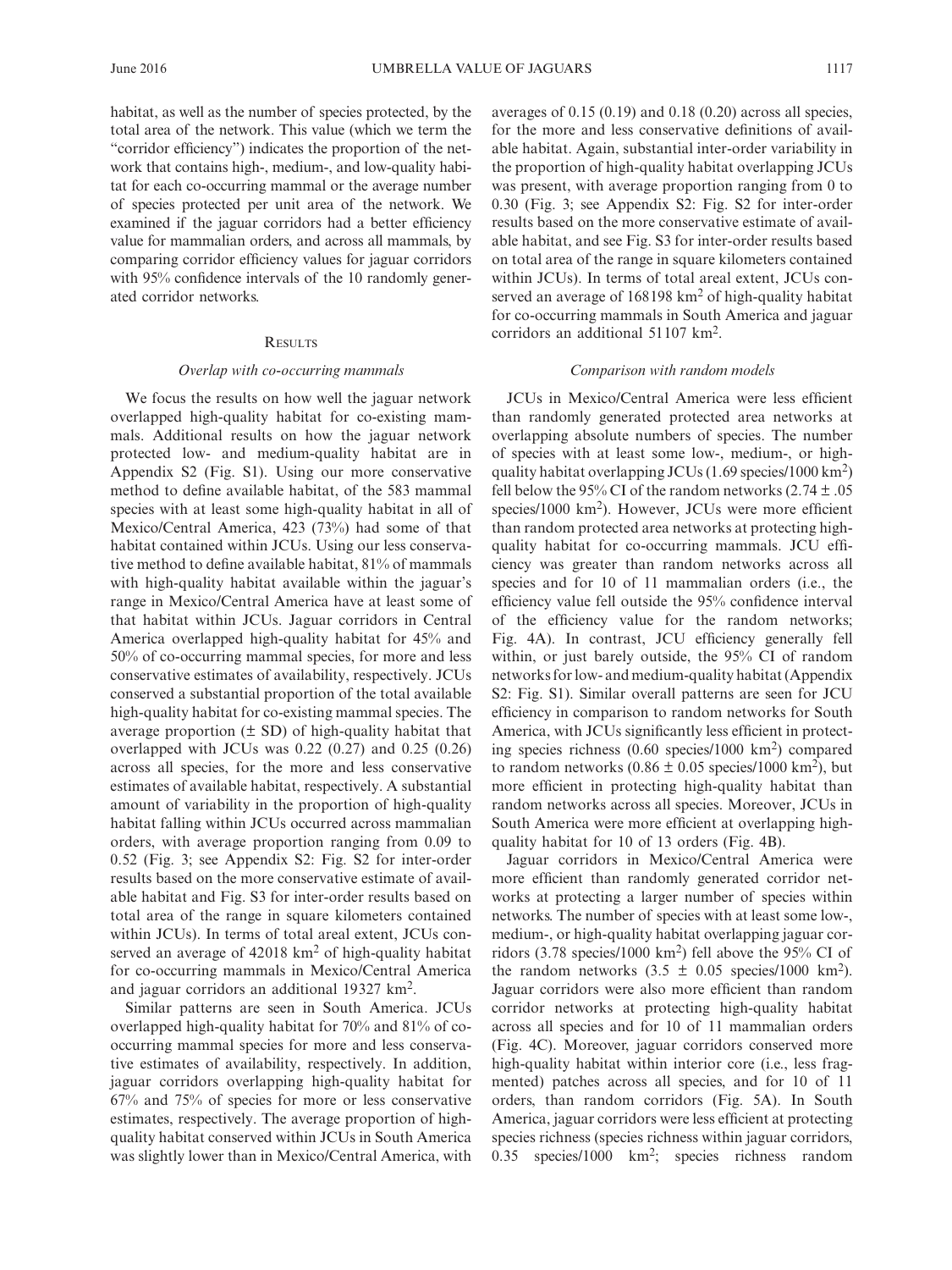Vol. 26, No. 4



Fig. 3. Boxplots of the proportion of available high-quality habitat of co-occurring mammals contained within JCUs. Boxplots show the median (vertical black lines), upper and lower quartiles (open boxes), and variability outside those quartiles (whiskers). Panel (A) shows results from an analysis of Mexico/Central America, and (B) results from an analysis of South America. Available high-quality habitat was defined as the total amount of high-quality habitat of each species that fell within the outer boundary of the jaguar's range. Boxplots based on defining available high-quality habitat as all high-quality habitat within Latin America can be found in Appendix S2: Fig. S2.

corridors,  $0.38 \pm 0.02$  species/1000 km<sup>2</sup>). However, South American jaguar corridors were more efficient in protecting high-quality habitat than random corridors across all species and for 9 of 13 orders (Fig. 4D). South American jaguar corridors were also more efficient in protecting intact high-quality core habitat (Fig. 5B).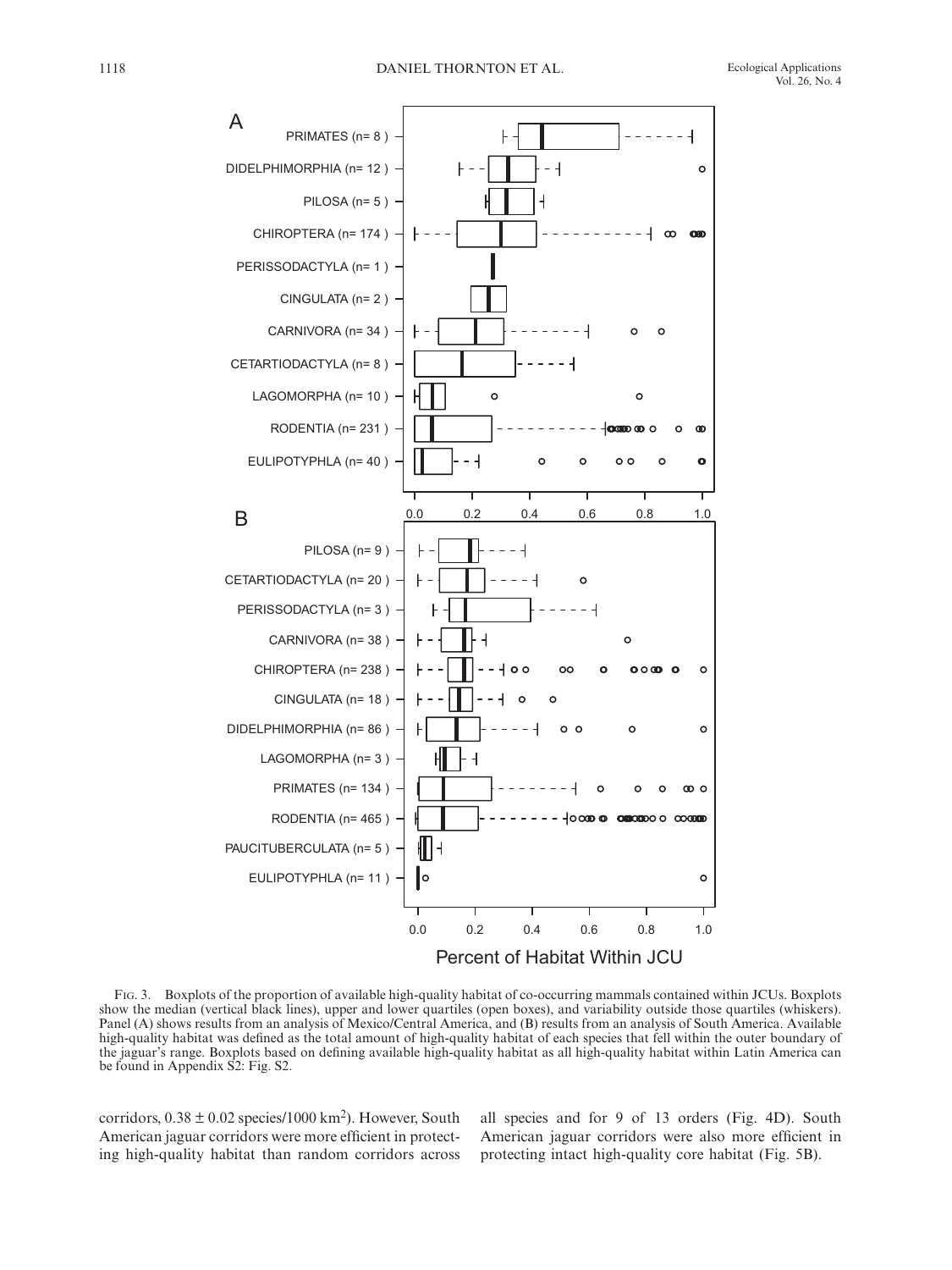

Fig. 4. Comparison of the efficiency of the jaguar network (JCUs and jaguar corridors) and random networks in containing high-quality habitat of co-occurring mammals. Protected area (PA) efficiency and corridor efficiency were calculated as the amount of high-quality habitat for each mammal contained within the network (protected areas or corridors), divided by the total area of the network. Thus, higher values indicate more efficient networks in overlapping high-quality habitat for co-occurring species. Mean and 95% CI of 10 random networks indicated by solid circles and whiskers; mean value of actual JCU or jaguar corridor network given by the "x". Panel (A) shows a comparison of JCUs in Mexico/Central America with 10 randomly generated protected area networks, (B) a comparison of JCUs in South America with 10 randomly generated protected area networks, (C) a comparison of jaguar corridors in Mexico/Central America with 10 randomly generated corridors, and (D) a comparison of jaguar corridors in South America with 10 randomly generated corridors. Results from an analysis of low- and medium-quality habitat can be found

# **CONCLUSIONS**

A conservation strategy designed around the needs of a single species, the jaguar, can serve as an effective umbrella for conserving high-quality habitat of co-occurring mammal species in Latin America. To our knowledge, this analysis represents one of the first quantitative evaluations of the umbrella value of a single-species, multinational conservation plan and is one of the largest in terms of spatial extent that has been conducted to date. Our ability to analyze data for all co-occurring mammals across the entire range of the jaguar strengthens confidence in our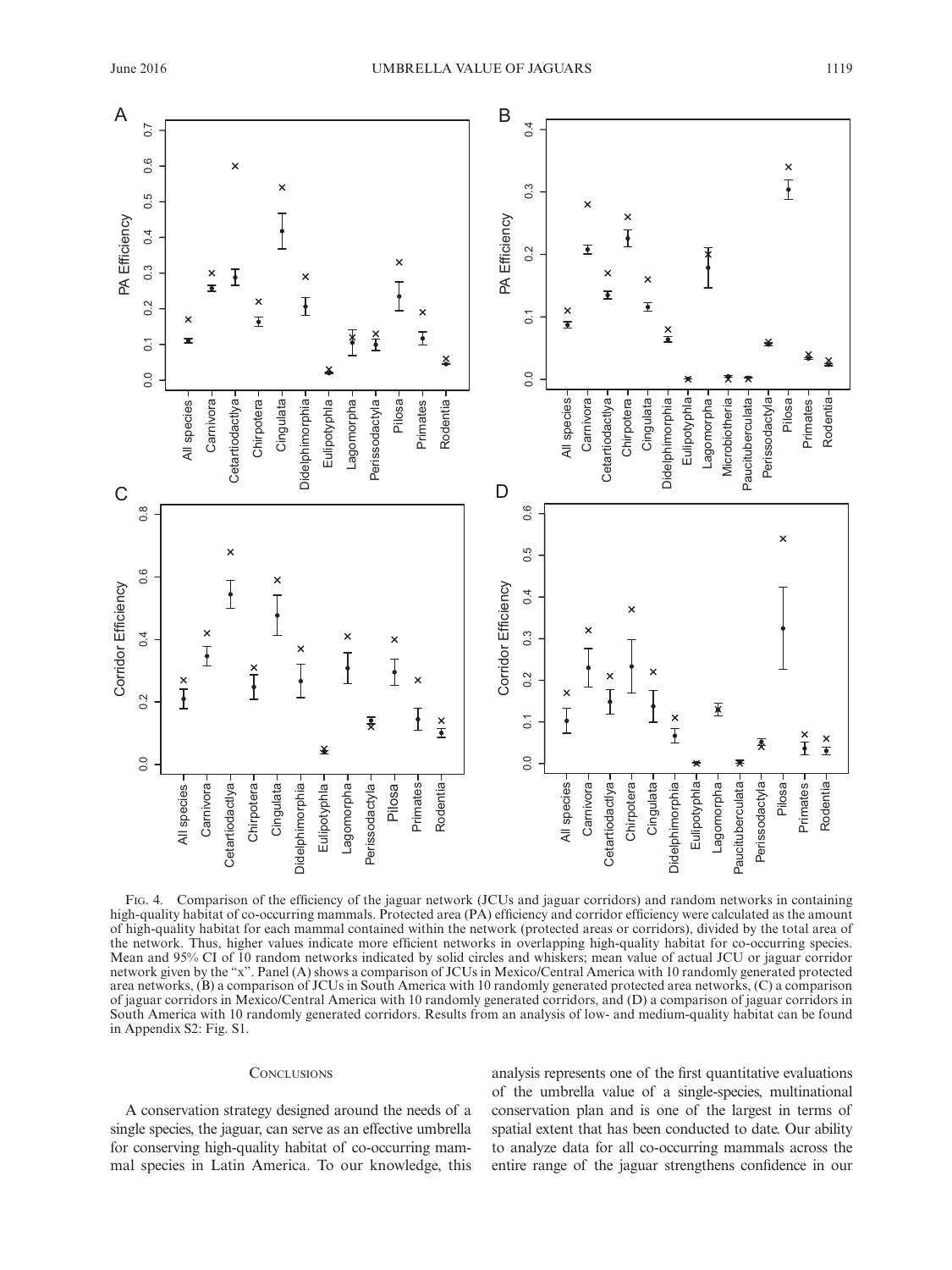

Fig. 5. Comparison of performance of jaguar corridor and random corridors in containing interior, core habitat for co-occurring species. Fragmentation index indicates average distance within high-quality habitat patches to patch edge, thus, greater values indicate less fragmentation. Mean and 95% CI of 10 random networks indicated by solid circles and whiskers; mean value of actual jaguar corridor network given by the "x". Panel (A) shows a comparison of jaguar corridors in Mexico/Central America with 10 randomly generated corridors, and (B) a comparison of jaguar corridors in South America with 10 randomly generated corridors.

conclusions. Moreover, because the models developed by Rondinini et al. (2011) measure area of occupancy and habitat quality rather than extent of occurrence, we were able to quantitatively assess umbrella effectiveness at a finer level than simple range limits.

Our results show that the jaguar network outperformed random networks in protecting high-quality habitat for co-occurring mammals. JCUs also conserved a substantial amount and percentage of high-quality habitat; indeed, the percentage of available high-quality habitat of co-occurring mammals that was contained within the JCUs alone was greater than 10% for virtually all mammalian orders (sometimes substantially so), which is an oft-cited, yet controversial, target threshold for adequate representation of conservation features within a network ([Pressey et](https://www.researchgate.net/publication/43469574_Formulating_conservation_targets_for_biodiversity_pattern_and_process_in_the_Cape_Floristic_Region_South_Africa?el=1_x_8&enrichId=rgreq-a71d93e25b003951777f45b40c81ef78-XXX&enrichSource=Y292ZXJQYWdlOzMwMzUzMTgzNTtBUzozNzU4MTE5NDYzNjkwMjVAMTQ2NjYxMTk1ODQ5MA==) al. 200[3, Brooks et](https://www.researchgate.net/publication/229988494_Species_Data_and_Conservation_Planning?el=1_x_8&enrichId=rgreq-a71d93e25b003951777f45b40c81ef78-XXX&enrichSource=Y292ZXJQYWdlOzMwMzUzMTgzNTtBUzozNzU4MTE5NDYzNjkwMjVAMTQ2NjYxMTk1ODQ5MA==) al. 200[4,](https://www.researchgate.net/publication/229920919_Habitat_Suitability_Models_and_the_Shortfall_in_Conservation_Planning_for_African_Vertebrates?el=1_x_8&enrichId=rgreq-a71d93e25b003951777f45b40c81ef78-XXX&enrichSource=Y292ZXJQYWdlOzMwMzUzMTgzNTtBUzozNzU4MTE5NDYzNjkwMjVAMTQ2NjYxMTk1ODQ5MA==) [Rondinini et](https://www.researchgate.net/publication/229920919_Habitat_Suitability_Models_and_the_Shortfall_in_Conservation_Planning_for_African_Vertebrates?el=1_x_8&enrichId=rgreq-a71d93e25b003951777f45b40c81ef78-XXX&enrichSource=Y292ZXJQYWdlOzMwMzUzMTgzNTtBUzozNzU4MTE5NDYzNjkwMjVAMTQ2NjYxMTk1ODQ5MA==) al. 2005). Given the positive (but not necessarily monotonic; Torres et al. 2012) relationship between habitat quality and population density and persistence across a range of scales ([Pöyry et](https://www.researchgate.net/publication/24242824_Relative_contributions_of_local_and_regional_factors_to_species_richness_and_total_density_of_butterflies_and_moths_in_semi-natural_grasslands?el=1_x_8&enrichId=rgreq-a71d93e25b003951777f45b40c81ef78-XXX&enrichSource=Y292ZXJQYWdlOzMwMzUzMTgzNTtBUzozNzU4MTE5NDYzNjkwMjVAMTQ2NjYxMTk1ODQ5MA==) al. 200[9, Schooley and](https://www.researchgate.net/publication/227180325_Habitat_quality_of_source_patches_and_connectivity_in_fragmented_landscapes?el=1_x_8&enrichId=rgreq-a71d93e25b003951777f45b40c81ef78-XXX&enrichSource=Y292ZXJQYWdlOzMwMzUzMTgzNTtBUzozNzU4MTE5NDYzNjkwMjVAMTQ2NjYxMTk1ODQ5MA==) [Branch 2011](https://www.researchgate.net/publication/227180325_Habitat_quality_of_source_patches_and_connectivity_in_fragmented_landscapes?el=1_x_8&enrichId=rgreq-a71d93e25b003951777f45b40c81ef78-XXX&enrichSource=Y292ZXJQYWdlOzMwMzUzMTgzNTtBUzozNzU4MTE5NDYzNjkwMjVAMTQ2NjYxMTk1ODQ5MA==)[, Oliver et](https://www.researchgate.net/publication/237049099_Population_density_but_not_stability_can_be_predicted_from_species_distribution_models?el=1_x_8&enrichId=rgreq-a71d93e25b003951777f45b40c81ef78-XXX&enrichSource=Y292ZXJQYWdlOzMwMzUzMTgzNTtBUzozNzU4MTE5NDYzNjkwMjVAMTQ2NjYxMTk1ODQ5MA==) al. 201[2, Robles and Ciudad](https://www.researchgate.net/publication/221769750_Influence_of_Habitat_Quality_Population_Size_Patch_Size_and_Connectivity_on_Patch-Occupancy_Dynamics_of_the_Middle_Spotted_Woodpecker?el=1_x_8&enrichId=rgreq-a71d93e25b003951777f45b40c81ef78-XXX&enrichSource=Y292ZXJQYWdlOzMwMzUzMTgzNTtBUzozNzU4MTE5NDYzNjkwMjVAMTQ2NjYxMTk1ODQ5MA==) [2012](https://www.researchgate.net/publication/221769750_Influence_of_Habitat_Quality_Population_Size_Patch_Size_and_Connectivity_on_Patch-Occupancy_Dynamics_of_the_Middle_Spotted_Woodpecker?el=1_x_8&enrichId=rgreq-a71d93e25b003951777f45b40c81ef78-XXX&enrichSource=Y292ZXJQYWdlOzMwMzUzMTgzNTtBUzozNzU4MTE5NDYzNjkwMjVAMTQ2NjYxMTk1ODQ5MA==)), and the substantial areal extent of the JCUs (average JCU size  $\approx$  25000 km<sup>2</sup>), the jaguar network may conserve large populations of many co-occurring mammals. Large population size increases the chance that these populations of co-existing mammals will be viable in the long-term, which is one of the major goals of the umbrella strategy ([Caro 2010](https://www.researchgate.net/publication/45258016_Conservation_by_Proxy_Indicator_Umbrella_Keystone_Flagship_and_Other_Surrogate_Species?el=1_x_8&enrichId=rgreq-a71d93e25b003951777f45b40c81ef78-XXX&enrichSource=Y292ZXJQYWdlOzMwMzUzMTgzNTtBUzozNzU4MTE5NDYzNjkwMjVAMTQ2NjYxMTk1ODQ5MA==)). In addition, jaguar corridors, due to their substantial width and length,

contained additional high-quality habitat, including relatively intact core patches, for mammals outside of JCUs. This pattern suggests that jaguar corridors should facilitate movement for numerous species across the fragmented Latin American landscape. Connectivity is important to ameliorate the effects of habitat loss and fragmentation on co-occurring mammals, and to provide adaptive potential and range shifting in the face of climate change ([Groves et](https://www.researchgate.net/publication/232686061_Planning_for_Biodiversity_Conservation_Putting_Conservation_Science_into_Practice?el=1_x_8&enrichId=rgreq-a71d93e25b003951777f45b40c81ef78-XXX&enrichSource=Y292ZXJQYWdlOzMwMzUzMTgzNTtBUzozNzU4MTE5NDYzNjkwMjVAMTQ2NjYxMTk1ODQ5MA==) al. 2002, Crooks and Sanjayan 200[6,](https://www.researchgate.net/publication/222557816_Biodiversity_management_in_the_face_of_climate_change_A_review_of_22_years_of_recommendations?el=1_x_8&enrichId=rgreq-a71d93e25b003951777f45b40c81ef78-XXX&enrichSource=Y292ZXJQYWdlOzMwMzUzMTgzNTtBUzozNzU4MTE5NDYzNjkwMjVAMTQ2NjYxMTk1ODQ5MA==) [Heller and Zavaleta 2009](https://www.researchgate.net/publication/222557816_Biodiversity_management_in_the_face_of_climate_change_A_review_of_22_years_of_recommendations?el=1_x_8&enrichId=rgreq-a71d93e25b003951777f45b40c81ef78-XXX&enrichSource=Y292ZXJQYWdlOzMwMzUzMTgzNTtBUzozNzU4MTE5NDYzNjkwMjVAMTQ2NjYxMTk1ODQ5MA==)).

Our findings contrast with several studies that have found umbrella species an ineffective conservation strategy ([Andelman and Fagan 2000](https://www.researchgate.net/publication/12505756_Umbrellas_and_flagships_Efficient_conservation_surrogates_or_expensive_mistakes?el=1_x_8&enrichId=rgreq-a71d93e25b003951777f45b40c81ef78-XXX&enrichSource=Y292ZXJQYWdlOzMwMzUzMTgzNTtBUzozNzU4MTE5NDYzNjkwMjVAMTQ2NjYxMTk1ODQ5MA==)[, Roberge and Angelstam](https://www.researchgate.net/publication/257127470_Usefulness_of_the_Umbrella_Species_Concept_as_a_Conservation_Tool?el=1_x_8&enrichId=rgreq-a71d93e25b003951777f45b40c81ef78-XXX&enrichSource=Y292ZXJQYWdlOzMwMzUzMTgzNTtBUzozNzU4MTE5NDYzNjkwMjVAMTQ2NjYxMTk1ODQ5MA==) [2004](https://www.researchgate.net/publication/257127470_Usefulness_of_the_Umbrella_Species_Concept_as_a_Conservation_Tool?el=1_x_8&enrichId=rgreq-a71d93e25b003951777f45b40c81ef78-XXX&enrichSource=Y292ZXJQYWdlOzMwMzUzMTgzNTtBUzozNzU4MTE5NDYzNjkwMjVAMTQ2NjYxMTk1ODQ5MA==)[, Bifolchi and Lodé 2005](https://www.researchgate.net/publication/223755836_Efficiency_of_conservation_shortcuts_An_investigation_with_otters_as_umbrella_species?el=1_x_8&enrichId=rgreq-a71d93e25b003951777f45b40c81ef78-XXX&enrichSource=Y292ZXJQYWdlOzMwMzUzMTgzNTtBUzozNzU4MTE5NDYzNjkwMjVAMTQ2NjYxMTk1ODQ5MA==)[, Gardner et](https://www.researchgate.net/publication/5677476_Conservation_Value_of_Multiple-Use_Areas_in_East_Africa?el=1_x_8&enrichId=rgreq-a71d93e25b003951777f45b40c81ef78-XXX&enrichSource=Y292ZXJQYWdlOzMwMzUzMTgzNTtBUzozNzU4MTE5NDYzNjkwMjVAMTQ2NjYxMTk1ODQ5MA==) al. 2007), including when using wide-ranging species such as large carnivores as umbrellas ([Andelman and Fagan 2000](https://www.researchgate.net/publication/12505756_Umbrellas_and_flagships_Efficient_conservation_surrogates_or_expensive_mistakes?el=1_x_8&enrichId=rgreq-a71d93e25b003951777f45b40c81ef78-XXX&enrichSource=Y292ZXJQYWdlOzMwMzUzMTgzNTtBUzozNzU4MTE5NDYzNjkwMjVAMTQ2NjYxMTk1ODQ5MA==)[,](https://www.researchgate.net/publication/252258247_Use_of_population_viability_analysis_and_reserve_selection_algorithms_in_regional_conservation_plans?el=1_x_8&enrichId=rgreq-a71d93e25b003951777f45b40c81ef78-XXX&enrichSource=Y292ZXJQYWdlOzMwMzUzMTgzNTtBUzozNzU4MTE5NDYzNjkwMjVAMTQ2NjYxMTk1ODQ5MA==) [Carroll et](https://www.researchgate.net/publication/252258247_Use_of_population_viability_analysis_and_reserve_selection_algorithms_in_regional_conservation_plans?el=1_x_8&enrichId=rgreq-a71d93e25b003951777f45b40c81ef78-XXX&enrichSource=Y292ZXJQYWdlOzMwMzUzMTgzNTtBUzozNzU4MTE5NDYzNjkwMjVAMTQ2NjYxMTk1ODQ5MA==) al. 200[3, Beier et](https://www.researchgate.net/publication/40691964_Uncertainty_Analysis_of_Least-Cost_Modeling_for_Designing_Wildlife_Linkages?el=1_x_8&enrichId=rgreq-a71d93e25b003951777f45b40c81ef78-XXX&enrichSource=Y292ZXJQYWdlOzMwMzUzMTgzNTtBUzozNzU4MTE5NDYzNjkwMjVAMTQ2NjYxMTk1ODQ5MA==) al. 2009, Minor and Lookingbill 2010). We suggest several reasons for this discrepancy. First, and perhaps most importantly, our use of multiple measures of effectiveness was necessary to develop a better understanding of the value of jaguars as an umbrella species. Had we merely investigated species richness as our measure of umbrella effectiveness, using extent of occurrence range maps for mammals as is typically done, we would have concluded that jaguars were not particularly effective umbrellas (except for jaguar corridors in Central America). Random networks performed as well or better at overlapping the ranges of co-occurring mammals. Only upon examination of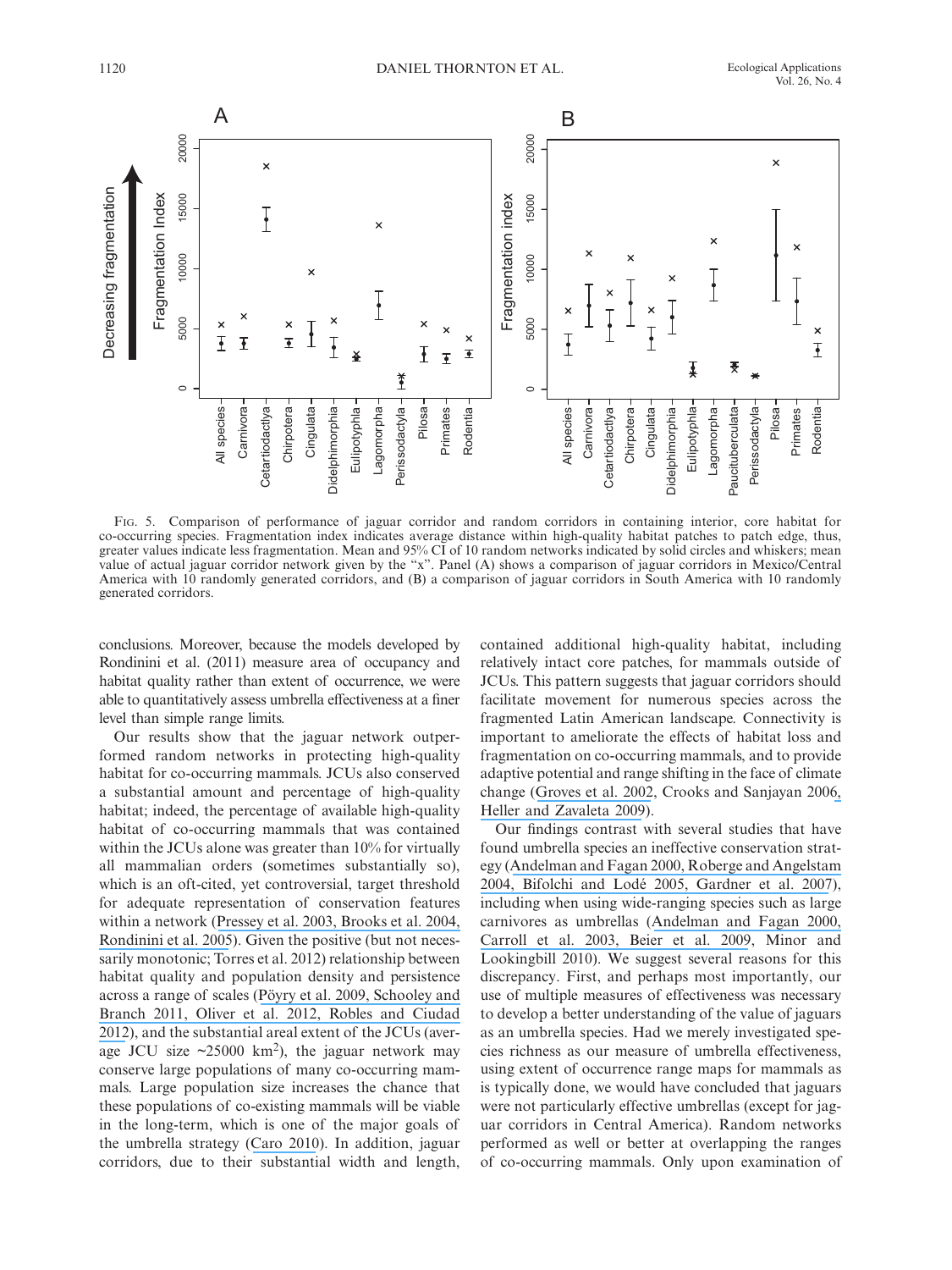potential value of jaguars as umbrellas. Multiple measures, and metrics that relate more strongly to population viability, may thus be necessary to evaluate the effectiveness of umbrellas in protecting the larger community (Branton and Richardson 2014). Second, the large-scale nature of our assessment likely increased our power of inference. The typical study design for evaluating umbrella effectiveness is relatively small scale, where one or a few reserves occupied by an umbrella are compared with one or a few reserves that are unoccupied. Such studies have revealed mixed results in terms of support for the effectiveness of umbrellas (Branton and Richardson 2010). We suggest that the efficacy of umbrellas should be most evident at larger scales, when guiding the design of the entirety of large conservation networks that will naturally accommodate the needs of many species at regional scales and above. Indeed, several other larger scale studies of umbrella effectiveness revealed support for umbrellas in terms of the number of co-occurring species and amount of those species' range that was contained within an overall conservation network (Noss et [al. 1996](https://www.researchgate.net/publication/249431998_Conservation_Biology_and_Carnivore_Conservation_in_the_Rocky_Mountains?el=1_x_8&enrichId=rgreq-a71d93e25b003951777f45b40c81ef78-XXX&enrichSource=Y292ZXJQYWdlOzMwMzUzMTgzNTtBUzozNzU4MTE5NDYzNjkwMjVAMTQ2NjYxMTk1ODQ5MA==)[, Carroll et](https://www.researchgate.net/publication/241603788_Carnivores_as_Focal_Species_for_Conservation_Planning_in_the_Rocky_Mountain_Region?el=1_x_8&enrichId=rgreq-a71d93e25b003951777f45b40c81ef78-XXX&enrichSource=Y292ZXJQYWdlOzMwMzUzMTgzNTtBUzozNzU4MTE5NDYzNjkwMjVAMTQ2NjYxMTk1ODQ5MA==) al. 200[1, Rondinini](https://www.researchgate.net/publication/6877199_Differences_in_the_Umbrella_Effects_of_African_Amphibians_and_Mammals_Based_on_Two_Estimators_of_the_Area_of_Occupancy?el=1_x_8&enrichId=rgreq-a71d93e25b003951777f45b40c81ef78-XXX&enrichSource=Y292ZXJQYWdlOzMwMzUzMTgzNTtBUzozNzU4MTE5NDYzNjkwMjVAMTQ2NjYxMTk1ODQ5MA==)  [and Boitani 2006](https://www.researchgate.net/publication/6877199_Differences_in_the_Umbrella_Effects_of_African_Amphibians_and_Mammals_Based_on_Two_Estimators_of_the_Area_of_Occupancy?el=1_x_8&enrichId=rgreq-a71d93e25b003951777f45b40c81ef78-XXX&enrichSource=Y292ZXJQYWdlOzMwMzUzMTgzNTtBUzozNzU4MTE5NDYzNjkwMjVAMTQ2NjYxMTk1ODQ5MA==)[, Thorne et](https://www.researchgate.net/publication/232691504_A_Conservation_Design_for_the_Central_Coast_of_California_and_the_Evaluation_of_Mountain_Lion_as_an_Umbrella_Species?el=1_x_8&enrichId=rgreq-a71d93e25b003951777f45b40c81ef78-XXX&enrichSource=Y292ZXJQYWdlOzMwMzUzMTgzNTtBUzozNzU4MTE5NDYzNjkwMjVAMTQ2NjYxMTk1ODQ5MA==) al. 2006, but see Andelman and Fagan 2000). Third, we focused our analysis solely on co-occurring mammals, which were taxonomically similar to our umbrella species (also a mammal). Taxonomic relatedness may positively influence conclusions regarding umbrella effectiveness, but this idea is debatable ([Fleishman et](https://www.researchgate.net/publication/250077084_Empirical_Validation_of_a_Method_for_Umbrella_Species_Selection?el=1_x_8&enrichId=rgreq-a71d93e25b003951777f45b40c81ef78-XXX&enrichSource=Y292ZXJQYWdlOzMwMzUzMTgzNTtBUzozNzU4MTE5NDYzNjkwMjVAMTQ2NjYxMTk1ODQ5MA==) al. 200[1, Hurme et](https://www.researchgate.net/publication/222669508_Role_of_the_Siberian_flying_squirrel_as_an_umbrella_species_for_biodiversity_in_northern_boreal_forests?el=1_x_8&enrichId=rgreq-a71d93e25b003951777f45b40c81ef78-XXX&enrichSource=Y292ZXJQYWdlOzMwMzUzMTgzNTtBUzozNzU4MTE5NDYzNjkwMjVAMTQ2NjYxMTk1ODQ5MA==) al. 2008, Branton and Richardson 2010). Related to the previous point, a common positive response to tree cover for jaguars and numerous Latin American mammals may be contributing to our results. However, the jaguar network was developed based on consideration of numerous layers in addition to tree cover, including elevation and human disturbance (e.g., hunting pressure, distance to roads and settlements), and therefore, this possibility does not appear to be a sufficient explanation. We also emphasize that while a common response to tree cover may be important, it does not lessen the value of using the jaguar to define the necessary size of protected areas and corridors.

habitat quality of co-occurring mammals did we see the

Despite the jaguar network serving as an effective umbrella for mammals in Latin America, the efficacy of the network varies substantially across mammalian orders. Inter-order variability in jaguar umbrella effectiveness was evident for both Mexico/Central America and for South American mammals, although more pronounced for Mexico/Central America. The jaguar network performed better as an umbrella for larger mammals than smaller ones, perhaps due to a better match in scale and type of habitat selection between species of similar size (Wiens 1989). Not surprisingly, the jaguar network conserves a substantial amount of highquality habitat for carnivores and is more effective in conserving high-quality habitat than random networks. The jaguar network also is efficient in conserving ing Cetartiodactyla (even-toed ungulates), Chiroptera (bats), Cingulata (armadillos), Pilosa (anteaters and sloths), and Primates. However, the jaguar serves as a less effective umbrella for mammalian orders such as Rodentia, Lagomorpha (hares and rabbits), and Eulipotyphla (moles and shrews). Numerous species in these last three orders are endangered or threatened due to small range size (~17% of species listed as vulnerable, endangered, or critically endangered by IUCN). This finding stresses the need for complementary conservation strategies for these groups. Moreover, although randomly selected networks performed as good as or better than the jaguar network for these mammalian orders, levels of high-quality habitat contained within these random networks were still relatively low, suggesting that additional selection of conservation areas for these particular species-rich mammalian orders is urgently needed.

Inter-order variability in the effectiveness of jaguar corridors in conserving interior, high-quality habitat for co-occurring mammals was also pronounced; however, with the exception of Eulipotyphla, Paucituberculata, and Perissodactyla, jaguar corridors performed better than random corridors. This finding is consistent with two other studies in tropical zones that suggest that large mammals can effectively predict connectivity for other mammalian orders (Epps et [al. 2011](https://www.researchgate.net/publication/228402036_An_empirical_evaluation_of_the_African_elephant_as_a_focal_species_for_connectivity_planning_in_East_Africa?el=1_x_8&enrichId=rgreq-a71d93e25b003951777f45b40c81ef78-XXX&enrichSource=Y292ZXJQYWdlOzMwMzUzMTgzNTtBUzozNzU4MTE5NDYzNjkwMjVAMTQ2NjYxMTk1ODQ5MA==), Brodie et al. 2014). Our findings, however, contrast with studies in temperate zones that have found limited ability of carnivores to predict connectivity for other mammalian orders ([Beier et](https://www.researchgate.net/publication/40691964_Uncertainty_Analysis_of_Least-Cost_Modeling_for_Designing_Wildlife_Linkages?el=1_x_8&enrichId=rgreq-a71d93e25b003951777f45b40c81ef78-XXX&enrichSource=Y292ZXJQYWdlOzMwMzUzMTgzNTtBUzozNzU4MTE5NDYzNjkwMjVAMTQ2NjYxMTk1ODQ5MA==) al. 2009, Minor and Lookingbill 2010, Cushman and Landguth 2012), perhaps because temperate carnivores tend to be highly generalist. Although jaguars are relatively generalized in habitats and diet, they do display a preference for forest cover and aversion to human disturbance, which may increase their ability to predict connectivity for other mammals. In addition, our focus on habitat suitability and fragmentation for sympatric mammals, rather than strict overlap between high connectivity areas or modeled corridors (sensu Beier et al. 2009 and Minor and Lookingbill 2010), or our use of the full co-occurring mammal community in our analysis, may have contributed to our more positive result.

Given our use of large-scale models to assess the effectiveness of jaguars as umbrellas, our results must be approached with a modicum of caution. Our use of random models to compare with the jaguar network may be imperfect but serves as an important starting point for understanding umbrella value of jaguars in comparison to other possible networks. Another approach would be to actually design reserve networks (e.g., Rondinini and Boitani 2006) and corridors to meet the needs of co-occurring mammals and determine the degree of match between the jaguar network and these other networks. However, in addition to the difficulties of such an analysis, particularly for identifying least-cost corridors of other species in a rigorous manner on very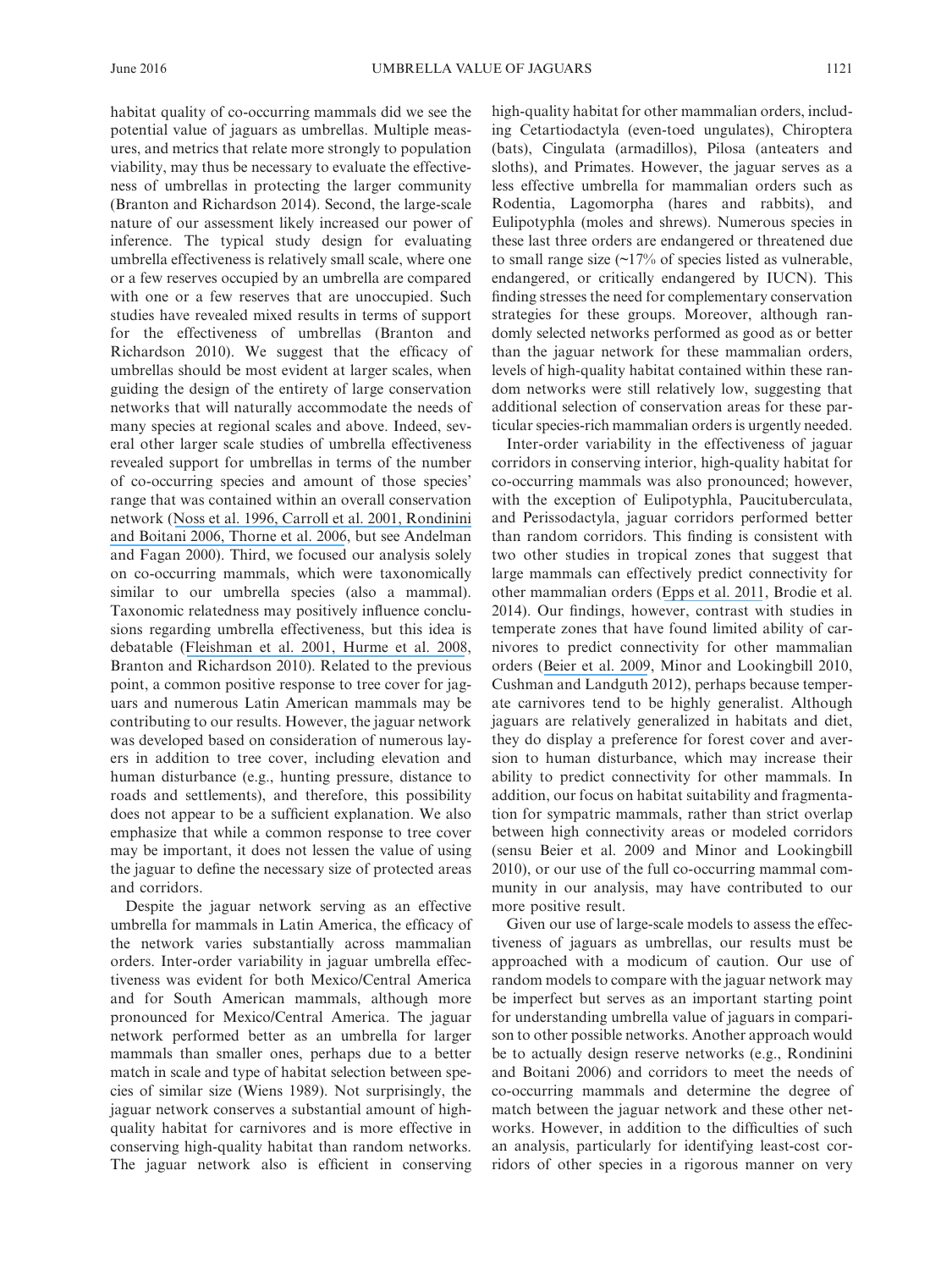limited data, the jaguar network was built on expert opinion and includes substantial area outside the world protected area system, making comparisons between networks problematic. We also must be cautious in terms of the relevance of our modeling results to real patterns on the ground. In particular, areas of high-quality habitat based on the Rondinini et al. (2011) models may be impacted by factors not considered in the modeling process (e.g., hunting) that would alter overall quality for numerous mammals (Torres et al. 2012). Also, the jaguar network is a proposed network that is not yet fully realized, and thus, our analysis should be seen as evidence of the potential umbrella value of this modeled network. However, the jaguar network is being actively implemented and refined with field-based ground-truthing and is thus more than a hypothetical model of a reserve network (e.g., [Zeller et](https://www.researchgate.net/publication/222983709_A_range-wide_model_of_landscape_connectivity_and_conservation_for_the_jaguar_Panthera_onca?el=1_x_8&enrichId=rgreq-a71d93e25b003951777f45b40c81ef78-XXX&enrichSource=Y292ZXJQYWdlOzMwMzUzMTgzNTtBUzozNzU4MTE5NDYzNjkwMjVAMTQ2NjYxMTk1ODQ5MA==) al. 201[0, Petracca et](https://www.researchgate.net/publication/259971112_Occupancy_estimation_of_jaguar_Panthera_onca_to_assess_the_value_of_east-central_Mexico_as_a_jaguar_corridor?el=1_x_8&enrichId=rgreq-a71d93e25b003951777f45b40c81ef78-XXX&enrichSource=Y292ZXJQYWdlOzMwMzUzMTgzNTtBUzozNzU4MTE5NDYzNjkwMjVAMTQ2NjYxMTk1ODQ5MA==) al. 201[3,](https://www.researchgate.net/publication/288081341_An_indomitable_beast_The_remarkable_journey_of_the_Jaguar?el=1_x_8&enrichId=rgreq-a71d93e25b003951777f45b40c81ef78-XXX&enrichSource=Y292ZXJQYWdlOzMwMzUzMTgzNTtBUzozNzU4MTE5NDYzNjkwMjVAMTQ2NjYxMTk1ODQ5MA==) [Rabinowitz 2014](https://www.researchgate.net/publication/288081341_An_indomitable_beast_The_remarkable_journey_of_the_Jaguar?el=1_x_8&enrichId=rgreq-a71d93e25b003951777f45b40c81ef78-XXX&enrichSource=Y292ZXJQYWdlOzMwMzUzMTgzNTtBUzozNzU4MTE5NDYzNjkwMjVAMTQ2NjYxMTk1ODQ5MA==)). This suggests that field-based analysis of the effectiveness of jaguars as umbrellas would be a useful complement to our analysis and should be possible with current data. For example, a substantial amount of camera-trapping data exists that could evaluate species richness or occupancy of co-existing mammals in areas with or without jaguars, or areas of low vs. high jaguar density (sensu Brodie and Giordano 2013). Jaguar camera-trapping has occurred across the jaguar range (Tobler and Powell 2013), and thus, a metaanalytical approach to the umbrella question should result in a larger scale analysis than typical field-based evaluations of umbrella species.

Recent calls for an ecosystem-based approach to conservation planning have suggested that single-species conservation efforts are ineffective ([Simberloff 1998](https://www.researchgate.net/publication/223837047_Flagships_umbrellas_and_keystones_Is_single-species_management_passe_in_the_landscape_era?el=1_x_8&enrichId=rgreq-a71d93e25b003951777f45b40c81ef78-XXX&enrichSource=Y292ZXJQYWdlOzMwMzUzMTgzNTtBUzozNzU4MTE5NDYzNjkwMjVAMTQ2NjYxMTk1ODQ5MA==)[,](https://www.researchgate.net/publication/250077337_How_Well_Do_Ecosystem-Based_Planning_Units_Represent_Different_Components_of_Biodiversity?el=1_x_8&enrichId=rgreq-a71d93e25b003951777f45b40c81ef78-XXX&enrichSource=Y292ZXJQYWdlOzMwMzUzMTgzNTtBUzozNzU4MTE5NDYzNjkwMjVAMTQ2NjYxMTk1ODQ5MA==) [Mac Nally et](https://www.researchgate.net/publication/250077337_How_Well_Do_Ecosystem-Based_Planning_Units_Represent_Different_Components_of_Biodiversity?el=1_x_8&enrichId=rgreq-a71d93e25b003951777f45b40c81ef78-XXX&enrichSource=Y292ZXJQYWdlOzMwMzUzMTgzNTtBUzozNzU4MTE5NDYzNjkwMjVAMTQ2NjYxMTk1ODQ5MA==) al. 200[2, Hughes et](https://www.researchgate.net/publication/7080936_New_paradigms_for_supporting_the_resilience_of_marine_ecosystems?el=1_x_8&enrichId=rgreq-a71d93e25b003951777f45b40c81ef78-XXX&enrichSource=Y292ZXJQYWdlOzMwMzUzMTgzNTtBUzozNzU4MTE5NDYzNjkwMjVAMTQ2NjYxMTk1ODQ5MA==) al. 2005). Lack of convincing data regarding the efficacy of surrogate species has contributed to these calls ([Mac Nally et](https://www.researchgate.net/publication/250077337_How_Well_Do_Ecosystem-Based_Planning_Units_Represent_Different_Components_of_Biodiversity?el=1_x_8&enrichId=rgreq-a71d93e25b003951777f45b40c81ef78-XXX&enrichSource=Y292ZXJQYWdlOzMwMzUzMTgzNTtBUzozNzU4MTE5NDYzNjkwMjVAMTQ2NjYxMTk1ODQ5MA==) al. 2002). Others have suggested that single-species and ecosystembased (or habitat-based) efforts can provide complementary biodiversity conservation strategies (Lindenmayer et al. 200[7, Caro 2010](https://www.researchgate.net/publication/45258016_Conservation_by_Proxy_Indicator_Umbrella_Keystone_Flagship_and_Other_Surrogate_Species?el=1_x_8&enrichId=rgreq-a71d93e25b003951777f45b40c81ef78-XXX&enrichSource=Y292ZXJQYWdlOzMwMzUzMTgzNTtBUzozNzU4MTE5NDYzNjkwMjVAMTQ2NjYxMTk1ODQ5MA==)). Our findings support this latter conclusion, as we document that the jaguar conservation network can provide substantial, but not complete, umbrella coverage for the co-existing mammal community. This suggests that other range-wide planning exercises for large carnivores may have benefits well beyond protection of a single species. We stress that we do not address the question of whether jaguars are the ideal umbrella species for neotropical or Latin American mammal communities; such an analysis would require that we compare the jaguar network to range-wide conservation strategies developed for several additional threatened species (e.g., white-lipped peccaries, *Tayassu pecari*), which to date do not exist. While the ideal umbrella species would be an interesting question to address, it might also be a moot point. The jaguar's ability to attract conservation funding and tourism and garner local support will ensure that it is a focus of conservation efforts. Our research indicates that this

focus, while somewhat limited, can have far-reaching positive benefits for the entire Latin American mammal community.

#### ACKNOWLEDGMENTS

We thank the Murray Lab at Trent University for comments on initial thoughts regarding the umbrella analysis.

#### LITERATURE CITED

- [Adriaensen, F., J. P. Chardon, G. De Blust, E. Swinnen,](https://www.researchgate.net/publication/222701876_The_Application_of_) [S. Villalba, H. Gulinck, and E. Matthysen. 2003. The appli](https://www.researchgate.net/publication/222701876_The_Application_of_)[cation of 'least-cost' modeling as a functional landscape](https://www.researchgate.net/publication/222701876_The_Application_of_) [model. Landscape and Urban Planning 64:233–247.](https://www.researchgate.net/publication/222701876_The_Application_of_)
- [Andelman, S. J., and W. F. Fagan. 2000. Umbrellas and flag](https://www.researchgate.net/publication/12505756_Umbrellas_and_flagships_Efficient_conservation_surrogates_or_expensive_mistakes?el=1_x_8&enrichId=rgreq-a71d93e25b003951777f45b40c81ef78-XXX&enrichSource=Y292ZXJQYWdlOzMwMzUzMTgzNTtBUzozNzU4MTE5NDYzNjkwMjVAMTQ2NjYxMTk1ODQ5MA==)[ships: efficient conservation surrogates or expensive mis](https://www.researchgate.net/publication/12505756_Umbrellas_and_flagships_Efficient_conservation_surrogates_or_expensive_mistakes?el=1_x_8&enrichId=rgreq-a71d93e25b003951777f45b40c81ef78-XXX&enrichSource=Y292ZXJQYWdlOzMwMzUzMTgzNTtBUzozNzU4MTE5NDYzNjkwMjVAMTQ2NjYxMTk1ODQ5MA==)[takes? Proceedings of the National Academy of Sciences](https://www.researchgate.net/publication/12505756_Umbrellas_and_flagships_Efficient_conservation_surrogates_or_expensive_mistakes?el=1_x_8&enrichId=rgreq-a71d93e25b003951777f45b40c81ef78-XXX&enrichSource=Y292ZXJQYWdlOzMwMzUzMTgzNTtBUzozNzU4MTE5NDYzNjkwMjVAMTQ2NjYxMTk1ODQ5MA==) [97:5954–5959.](https://www.researchgate.net/publication/12505756_Umbrellas_and_flagships_Efficient_conservation_surrogates_or_expensive_mistakes?el=1_x_8&enrichId=rgreq-a71d93e25b003951777f45b40c81ef78-XXX&enrichSource=Y292ZXJQYWdlOzMwMzUzMTgzNTtBUzozNzU4MTE5NDYzNjkwMjVAMTQ2NjYxMTk1ODQ5MA==)
- [Beier, P., D. Majka, and W. D. Spencer. 2008. Forks in the](https://www.researchgate.net/publication/5313387_Forks_in_the_Road_Choices_in_Procedures_for_Designing_Wildland_Linkages?el=1_x_8&enrichId=rgreq-a71d93e25b003951777f45b40c81ef78-XXX&enrichSource=Y292ZXJQYWdlOzMwMzUzMTgzNTtBUzozNzU4MTE5NDYzNjkwMjVAMTQ2NjYxMTk1ODQ5MA==) [road: choices in procedures for designing wildland linkages.](https://www.researchgate.net/publication/5313387_Forks_in_the_Road_Choices_in_Procedures_for_Designing_Wildland_Linkages?el=1_x_8&enrichId=rgreq-a71d93e25b003951777f45b40c81ef78-XXX&enrichSource=Y292ZXJQYWdlOzMwMzUzMTgzNTtBUzozNzU4MTE5NDYzNjkwMjVAMTQ2NjYxMTk1ODQ5MA==) [Conservation Biology 22:836–851.](https://www.researchgate.net/publication/5313387_Forks_in_the_Road_Choices_in_Procedures_for_Designing_Wildland_Linkages?el=1_x_8&enrichId=rgreq-a71d93e25b003951777f45b40c81ef78-XXX&enrichSource=Y292ZXJQYWdlOzMwMzUzMTgzNTtBUzozNzU4MTE5NDYzNjkwMjVAMTQ2NjYxMTk1ODQ5MA==)
- [Beier, P., D. Majka, and S. Newell. 2009. Uncertainty analysis](https://www.researchgate.net/publication/40691964_Uncertainty_Analysis_of_Least-Cost_Modeling_for_Designing_Wildlife_Linkages?el=1_x_8&enrichId=rgreq-a71d93e25b003951777f45b40c81ef78-XXX&enrichSource=Y292ZXJQYWdlOzMwMzUzMTgzNTtBUzozNzU4MTE5NDYzNjkwMjVAMTQ2NjYxMTk1ODQ5MA==) [of least-cost modeling for designing wildlife linkages.](https://www.researchgate.net/publication/40691964_Uncertainty_Analysis_of_Least-Cost_Modeling_for_Designing_Wildlife_Linkages?el=1_x_8&enrichId=rgreq-a71d93e25b003951777f45b40c81ef78-XXX&enrichSource=Y292ZXJQYWdlOzMwMzUzMTgzNTtBUzozNzU4MTE5NDYzNjkwMjVAMTQ2NjYxMTk1ODQ5MA==) [Ecological Applications 19:2067–2077.](https://www.researchgate.net/publication/40691964_Uncertainty_Analysis_of_Least-Cost_Modeling_for_Designing_Wildlife_Linkages?el=1_x_8&enrichId=rgreq-a71d93e25b003951777f45b40c81ef78-XXX&enrichSource=Y292ZXJQYWdlOzMwMzUzMTgzNTtBUzozNzU4MTE5NDYzNjkwMjVAMTQ2NjYxMTk1ODQ5MA==)
- [Bifolchi, A., and T. Lodé. 2005. Efficiency of conservation](https://www.researchgate.net/publication/223755836_Efficiency_of_conservation_shortcuts_An_investigation_with_otters_as_umbrella_species?el=1_x_8&enrichId=rgreq-a71d93e25b003951777f45b40c81ef78-XXX&enrichSource=Y292ZXJQYWdlOzMwMzUzMTgzNTtBUzozNzU4MTE5NDYzNjkwMjVAMTQ2NjYxMTk1ODQ5MA==) [shortcuts: an investigation with otters as umbrella species.](https://www.researchgate.net/publication/223755836_Efficiency_of_conservation_shortcuts_An_investigation_with_otters_as_umbrella_species?el=1_x_8&enrichId=rgreq-a71d93e25b003951777f45b40c81ef78-XXX&enrichSource=Y292ZXJQYWdlOzMwMzUzMTgzNTtBUzozNzU4MTE5NDYzNjkwMjVAMTQ2NjYxMTk1ODQ5MA==) [Biological Conservation 126:523–527.](https://www.researchgate.net/publication/223755836_Efficiency_of_conservation_shortcuts_An_investigation_with_otters_as_umbrella_species?el=1_x_8&enrichId=rgreq-a71d93e25b003951777f45b40c81ef78-XXX&enrichSource=Y292ZXJQYWdlOzMwMzUzMTgzNTtBUzozNzU4MTE5NDYzNjkwMjVAMTQ2NjYxMTk1ODQ5MA==)
- [Branton, M., and J. S. Richardson. 2010. Assessing the value](https://www.researchgate.net/publication/49623034_Assessing_the_Value_of_the_Umbrella-Species_Concept_for_Conservation_Planning_with_Meta-Analysis?el=1_x_8&enrichId=rgreq-a71d93e25b003951777f45b40c81ef78-XXX&enrichSource=Y292ZXJQYWdlOzMwMzUzMTgzNTtBUzozNzU4MTE5NDYzNjkwMjVAMTQ2NjYxMTk1ODQ5MA==) [of the umbrella-species concept for conservation planning](https://www.researchgate.net/publication/49623034_Assessing_the_Value_of_the_Umbrella-Species_Concept_for_Conservation_Planning_with_Meta-Analysis?el=1_x_8&enrichId=rgreq-a71d93e25b003951777f45b40c81ef78-XXX&enrichSource=Y292ZXJQYWdlOzMwMzUzMTgzNTtBUzozNzU4MTE5NDYzNjkwMjVAMTQ2NjYxMTk1ODQ5MA==) [with meta-analysis. Conservation Biology 25:9–20.](https://www.researchgate.net/publication/49623034_Assessing_the_Value_of_the_Umbrella-Species_Concept_for_Conservation_Planning_with_Meta-Analysis?el=1_x_8&enrichId=rgreq-a71d93e25b003951777f45b40c81ef78-XXX&enrichSource=Y292ZXJQYWdlOzMwMzUzMTgzNTtBUzozNzU4MTE5NDYzNjkwMjVAMTQ2NjYxMTk1ODQ5MA==)
- [Branton, M. A., and J. S. Richardson. 2014. A test of the](https://www.researchgate.net/publication/260607346_A_test_of_the_umbrella_species_approach_in_restored_floodplain_ponds?el=1_x_8&enrichId=rgreq-a71d93e25b003951777f45b40c81ef78-XXX&enrichSource=Y292ZXJQYWdlOzMwMzUzMTgzNTtBUzozNzU4MTE5NDYzNjkwMjVAMTQ2NjYxMTk1ODQ5MA==) [umbrella species approach in restored floodplain ponds.](https://www.researchgate.net/publication/260607346_A_test_of_the_umbrella_species_approach_in_restored_floodplain_ponds?el=1_x_8&enrichId=rgreq-a71d93e25b003951777f45b40c81ef78-XXX&enrichSource=Y292ZXJQYWdlOzMwMzUzMTgzNTtBUzozNzU4MTE5NDYzNjkwMjVAMTQ2NjYxMTk1ODQ5MA==) [Journal of Applied Ecology 51:776–785.](https://www.researchgate.net/publication/260607346_A_test_of_the_umbrella_species_approach_in_restored_floodplain_ponds?el=1_x_8&enrichId=rgreq-a71d93e25b003951777f45b40c81ef78-XXX&enrichSource=Y292ZXJQYWdlOzMwMzUzMTgzNTtBUzozNzU4MTE5NDYzNjkwMjVAMTQ2NjYxMTk1ODQ5MA==)
- [Brodie, J. F., and A. Giordano. 2013. Lack of trophic release](https://www.researchgate.net/publication/235968667_Lack_of_trophic_release_with_large_mammal_predators_and_prey_in_Borneo?el=1_x_8&enrichId=rgreq-a71d93e25b003951777f45b40c81ef78-XXX&enrichSource=Y292ZXJQYWdlOzMwMzUzMTgzNTtBUzozNzU4MTE5NDYzNjkwMjVAMTQ2NjYxMTk1ODQ5MA==) [with large mammal predators and prey in Borneo. Biological](https://www.researchgate.net/publication/235968667_Lack_of_trophic_release_with_large_mammal_predators_and_prey_in_Borneo?el=1_x_8&enrichId=rgreq-a71d93e25b003951777f45b40c81ef78-XXX&enrichSource=Y292ZXJQYWdlOzMwMzUzMTgzNTtBUzozNzU4MTE5NDYzNjkwMjVAMTQ2NjYxMTk1ODQ5MA==) [Conservation 163:58–67.](https://www.researchgate.net/publication/235968667_Lack_of_trophic_release_with_large_mammal_predators_and_prey_in_Borneo?el=1_x_8&enrichId=rgreq-a71d93e25b003951777f45b40c81ef78-XXX&enrichSource=Y292ZXJQYWdlOzMwMzUzMTgzNTtBUzozNzU4MTE5NDYzNjkwMjVAMTQ2NjYxMTk1ODQ5MA==)
- [Brodie, J. F., A. J. Giordano, B. Dickson, M. Hebblewhite,](https://www.researchgate.net/publication/264382862_Evaluating_Multispecies_Landscape_Connectivity_in_a_Threatened_Tropical_Mammal_Community?el=1_x_8&enrichId=rgreq-a71d93e25b003951777f45b40c81ef78-XXX&enrichSource=Y292ZXJQYWdlOzMwMzUzMTgzNTtBUzozNzU4MTE5NDYzNjkwMjVAMTQ2NjYxMTk1ODQ5MA==) [H. Bernard, J. Mohd-Azlan, J. Anderson, and L. Ambu.](https://www.researchgate.net/publication/264382862_Evaluating_Multispecies_Landscape_Connectivity_in_a_Threatened_Tropical_Mammal_Community?el=1_x_8&enrichId=rgreq-a71d93e25b003951777f45b40c81ef78-XXX&enrichSource=Y292ZXJQYWdlOzMwMzUzMTgzNTtBUzozNzU4MTE5NDYzNjkwMjVAMTQ2NjYxMTk1ODQ5MA==) [2015. Evaluating multispecies landscape connectivity in a](https://www.researchgate.net/publication/264382862_Evaluating_Multispecies_Landscape_Connectivity_in_a_Threatened_Tropical_Mammal_Community?el=1_x_8&enrichId=rgreq-a71d93e25b003951777f45b40c81ef78-XXX&enrichSource=Y292ZXJQYWdlOzMwMzUzMTgzNTtBUzozNzU4MTE5NDYzNjkwMjVAMTQ2NjYxMTk1ODQ5MA==) [threatened tropical mammal community. Conservation](https://www.researchgate.net/publication/264382862_Evaluating_Multispecies_Landscape_Connectivity_in_a_Threatened_Tropical_Mammal_Community?el=1_x_8&enrichId=rgreq-a71d93e25b003951777f45b40c81ef78-XXX&enrichSource=Y292ZXJQYWdlOzMwMzUzMTgzNTtBUzozNzU4MTE5NDYzNjkwMjVAMTQ2NjYxMTk1ODQ5MA==) [Biology 29:122–132.](https://www.researchgate.net/publication/264382862_Evaluating_Multispecies_Landscape_Connectivity_in_a_Threatened_Tropical_Mammal_Community?el=1_x_8&enrichId=rgreq-a71d93e25b003951777f45b40c81ef78-XXX&enrichSource=Y292ZXJQYWdlOzMwMzUzMTgzNTtBUzozNzU4MTE5NDYzNjkwMjVAMTQ2NjYxMTk1ODQ5MA==)
- [Brooks, T., G. A. B. Da Fonseca, and A. S. L. Rodrigues.](https://www.researchgate.net/publication/229988494_Species_Data_and_Conservation_Planning?el=1_x_8&enrichId=rgreq-a71d93e25b003951777f45b40c81ef78-XXX&enrichSource=Y292ZXJQYWdlOzMwMzUzMTgzNTtBUzozNzU4MTE5NDYzNjkwMjVAMTQ2NjYxMTk1ODQ5MA==) [2004. Species, data, and conservation planning. Conservation](https://www.researchgate.net/publication/229988494_Species_Data_and_Conservation_Planning?el=1_x_8&enrichId=rgreq-a71d93e25b003951777f45b40c81ef78-XXX&enrichSource=Y292ZXJQYWdlOzMwMzUzMTgzNTtBUzozNzU4MTE5NDYzNjkwMjVAMTQ2NjYxMTk1ODQ5MA==) [Biology 18:1682–1688.](https://www.researchgate.net/publication/229988494_Species_Data_and_Conservation_Planning?el=1_x_8&enrichId=rgreq-a71d93e25b003951777f45b40c81ef78-XXX&enrichSource=Y292ZXJQYWdlOzMwMzUzMTgzNTtBUzozNzU4MTE5NDYzNjkwMjVAMTQ2NjYxMTk1ODQ5MA==)
- [Caro, T. 2010. Conservation by proxy: indicator, umbrella,](https://www.researchgate.net/publication/45258016_Conservation_by_Proxy_Indicator_Umbrella_Keystone_Flagship_and_Other_Surrogate_Species?el=1_x_8&enrichId=rgreq-a71d93e25b003951777f45b40c81ef78-XXX&enrichSource=Y292ZXJQYWdlOzMwMzUzMTgzNTtBUzozNzU4MTE5NDYzNjkwMjVAMTQ2NjYxMTk1ODQ5MA==) [keystone, flagship, and other surrogate species. Island Press,](https://www.researchgate.net/publication/45258016_Conservation_by_Proxy_Indicator_Umbrella_Keystone_Flagship_and_Other_Surrogate_Species?el=1_x_8&enrichId=rgreq-a71d93e25b003951777f45b40c81ef78-XXX&enrichSource=Y292ZXJQYWdlOzMwMzUzMTgzNTtBUzozNzU4MTE5NDYzNjkwMjVAMTQ2NjYxMTk1ODQ5MA==) [Washington, D.C., USA.](https://www.researchgate.net/publication/45258016_Conservation_by_Proxy_Indicator_Umbrella_Keystone_Flagship_and_Other_Surrogate_Species?el=1_x_8&enrichId=rgreq-a71d93e25b003951777f45b40c81ef78-XXX&enrichSource=Y292ZXJQYWdlOzMwMzUzMTgzNTtBUzozNzU4MTE5NDYzNjkwMjVAMTQ2NjYxMTk1ODQ5MA==)
- [Caro, T. M., and G. O'Doherty. 1999. On the use of surrogate](https://www.researchgate.net/publication/227661443_On_the_Use_of_Surrogate_Species_in_Conservation_Biology?el=1_x_8&enrichId=rgreq-a71d93e25b003951777f45b40c81ef78-XXX&enrichSource=Y292ZXJQYWdlOzMwMzUzMTgzNTtBUzozNzU4MTE5NDYzNjkwMjVAMTQ2NjYxMTk1ODQ5MA==) [species in conservation biology. Conservation Biology](https://www.researchgate.net/publication/227661443_On_the_Use_of_Surrogate_Species_in_Conservation_Biology?el=1_x_8&enrichId=rgreq-a71d93e25b003951777f45b40c81ef78-XXX&enrichSource=Y292ZXJQYWdlOzMwMzUzMTgzNTtBUzozNzU4MTE5NDYzNjkwMjVAMTQ2NjYxMTk1ODQ5MA==) [13:805–814.](https://www.researchgate.net/publication/227661443_On_the_Use_of_Surrogate_Species_in_Conservation_Biology?el=1_x_8&enrichId=rgreq-a71d93e25b003951777f45b40c81ef78-XXX&enrichSource=Y292ZXJQYWdlOzMwMzUzMTgzNTtBUzozNzU4MTE5NDYzNjkwMjVAMTQ2NjYxMTk1ODQ5MA==)
- [Carroll, C., R. F. Noss, and P. C. Paquet. 2001. Carnivores as](https://www.researchgate.net/publication/241603788_Carnivores_as_Focal_Species_for_Conservation_Planning_in_the_Rocky_Mountain_Region?el=1_x_8&enrichId=rgreq-a71d93e25b003951777f45b40c81ef78-XXX&enrichSource=Y292ZXJQYWdlOzMwMzUzMTgzNTtBUzozNzU4MTE5NDYzNjkwMjVAMTQ2NjYxMTk1ODQ5MA==) [focal species for conservation planning in the Rocky](https://www.researchgate.net/publication/241603788_Carnivores_as_Focal_Species_for_Conservation_Planning_in_the_Rocky_Mountain_Region?el=1_x_8&enrichId=rgreq-a71d93e25b003951777f45b40c81ef78-XXX&enrichSource=Y292ZXJQYWdlOzMwMzUzMTgzNTtBUzozNzU4MTE5NDYzNjkwMjVAMTQ2NjYxMTk1ODQ5MA==) [Mountain region. Ecological Applications 11:961–980.](https://www.researchgate.net/publication/241603788_Carnivores_as_Focal_Species_for_Conservation_Planning_in_the_Rocky_Mountain_Region?el=1_x_8&enrichId=rgreq-a71d93e25b003951777f45b40c81ef78-XXX&enrichSource=Y292ZXJQYWdlOzMwMzUzMTgzNTtBUzozNzU4MTE5NDYzNjkwMjVAMTQ2NjYxMTk1ODQ5MA==)
- [Carroll, C., R. F. Noss, P. C. Paquet, and N. H. Schumaker.](https://www.researchgate.net/publication/252258247_Use_of_population_viability_analysis_and_reserve_selection_algorithms_in_regional_conservation_plans?el=1_x_8&enrichId=rgreq-a71d93e25b003951777f45b40c81ef78-XXX&enrichSource=Y292ZXJQYWdlOzMwMzUzMTgzNTtBUzozNzU4MTE5NDYzNjkwMjVAMTQ2NjYxMTk1ODQ5MA==) [2003. Use of population viability analysis and reserve selec](https://www.researchgate.net/publication/252258247_Use_of_population_viability_analysis_and_reserve_selection_algorithms_in_regional_conservation_plans?el=1_x_8&enrichId=rgreq-a71d93e25b003951777f45b40c81ef78-XXX&enrichSource=Y292ZXJQYWdlOzMwMzUzMTgzNTtBUzozNzU4MTE5NDYzNjkwMjVAMTQ2NjYxMTk1ODQ5MA==)[tion algorithms in regional conservation plans. Ecological](https://www.researchgate.net/publication/252258247_Use_of_population_viability_analysis_and_reserve_selection_algorithms_in_regional_conservation_plans?el=1_x_8&enrichId=rgreq-a71d93e25b003951777f45b40c81ef78-XXX&enrichSource=Y292ZXJQYWdlOzMwMzUzMTgzNTtBUzozNzU4MTE5NDYzNjkwMjVAMTQ2NjYxMTk1ODQ5MA==) [Applications 13:1773–1789.](https://www.researchgate.net/publication/252258247_Use_of_population_viability_analysis_and_reserve_selection_algorithms_in_regional_conservation_plans?el=1_x_8&enrichId=rgreq-a71d93e25b003951777f45b40c81ef78-XXX&enrichSource=Y292ZXJQYWdlOzMwMzUzMTgzNTtBUzozNzU4MTE5NDYzNjkwMjVAMTQ2NjYxMTk1ODQ5MA==)
- [Che-Castaldo, J. P., and M. C. Neel. 2012. Testing surrogacy](https://www.researchgate.net/publication/233915664_Testing_Surrogacy_Assumptions_Can_Threatened_and_Endangered_Plants_Be_Grouped_by_Biological_Similarity_and_Abundances?el=1_x_8&enrichId=rgreq-a71d93e25b003951777f45b40c81ef78-XXX&enrichSource=Y292ZXJQYWdlOzMwMzUzMTgzNTtBUzozNzU4MTE5NDYzNjkwMjVAMTQ2NjYxMTk1ODQ5MA==) [assumptions: Can threatened and endangered plants be grouped](https://www.researchgate.net/publication/233915664_Testing_Surrogacy_Assumptions_Can_Threatened_and_Endangered_Plants_Be_Grouped_by_Biological_Similarity_and_Abundances?el=1_x_8&enrichId=rgreq-a71d93e25b003951777f45b40c81ef78-XXX&enrichSource=Y292ZXJQYWdlOzMwMzUzMTgzNTtBUzozNzU4MTE5NDYzNjkwMjVAMTQ2NjYxMTk1ODQ5MA==) [by biological similarity and abundances? PLoS ONE 7:e1659.](https://www.researchgate.net/publication/233915664_Testing_Surrogacy_Assumptions_Can_Threatened_and_Endangered_Plants_Be_Grouped_by_Biological_Similarity_and_Abundances?el=1_x_8&enrichId=rgreq-a71d93e25b003951777f45b40c81ef78-XXX&enrichSource=Y292ZXJQYWdlOzMwMzUzMTgzNTtBUzozNzU4MTE5NDYzNjkwMjVAMTQ2NjYxMTk1ODQ5MA==)
- [Crooks, K.R. and M. Sanjayan, editors. 2006. Connectivity](https://www.researchgate.net/publication/233915664_Testing_Surrogacy_Assumptions_Can_Threatened_and_Endangered_Plants_Be_Grouped_by_Biological_Similarity_and_Abundances?el=1_x_8&enrichId=rgreq-a71d93e25b003951777f45b40c81ef78-XXX&enrichSource=Y292ZXJQYWdlOzMwMzUzMTgzNTtBUzozNzU4MTE5NDYzNjkwMjVAMTQ2NjYxMTk1ODQ5MA==) [conservation: maintaining connections for nature. Pages](https://www.researchgate.net/publication/233915664_Testing_Surrogacy_Assumptions_Can_Threatened_and_Endangered_Plants_Be_Grouped_by_Biological_Similarity_and_Abundances?el=1_x_8&enrichId=rgreq-a71d93e25b003951777f45b40c81ef78-XXX&enrichSource=Y292ZXJQYWdlOzMwMzUzMTgzNTtBUzozNzU4MTE5NDYzNjkwMjVAMTQ2NjYxMTk1ODQ5MA==) [1–20.Connectivity conservation. Cambridge University Press,](https://www.researchgate.net/publication/233915664_Testing_Surrogacy_Assumptions_Can_Threatened_and_Endangered_Plants_Be_Grouped_by_Biological_Similarity_and_Abundances?el=1_x_8&enrichId=rgreq-a71d93e25b003951777f45b40c81ef78-XXX&enrichSource=Y292ZXJQYWdlOzMwMzUzMTgzNTtBUzozNzU4MTE5NDYzNjkwMjVAMTQ2NjYxMTk1ODQ5MA==) [New York.](https://www.researchgate.net/publication/233915664_Testing_Surrogacy_Assumptions_Can_Threatened_and_Endangered_Plants_Be_Grouped_by_Biological_Similarity_and_Abundances?el=1_x_8&enrichId=rgreq-a71d93e25b003951777f45b40c81ef78-XXX&enrichSource=Y292ZXJQYWdlOzMwMzUzMTgzNTtBUzozNzU4MTE5NDYzNjkwMjVAMTQ2NjYxMTk1ODQ5MA==)
- Crooks, K. R., C. L. Burdett, D. M. Theobald, C. Rondinini, and L. Boitani. 2011. Global patterns of fragmentation and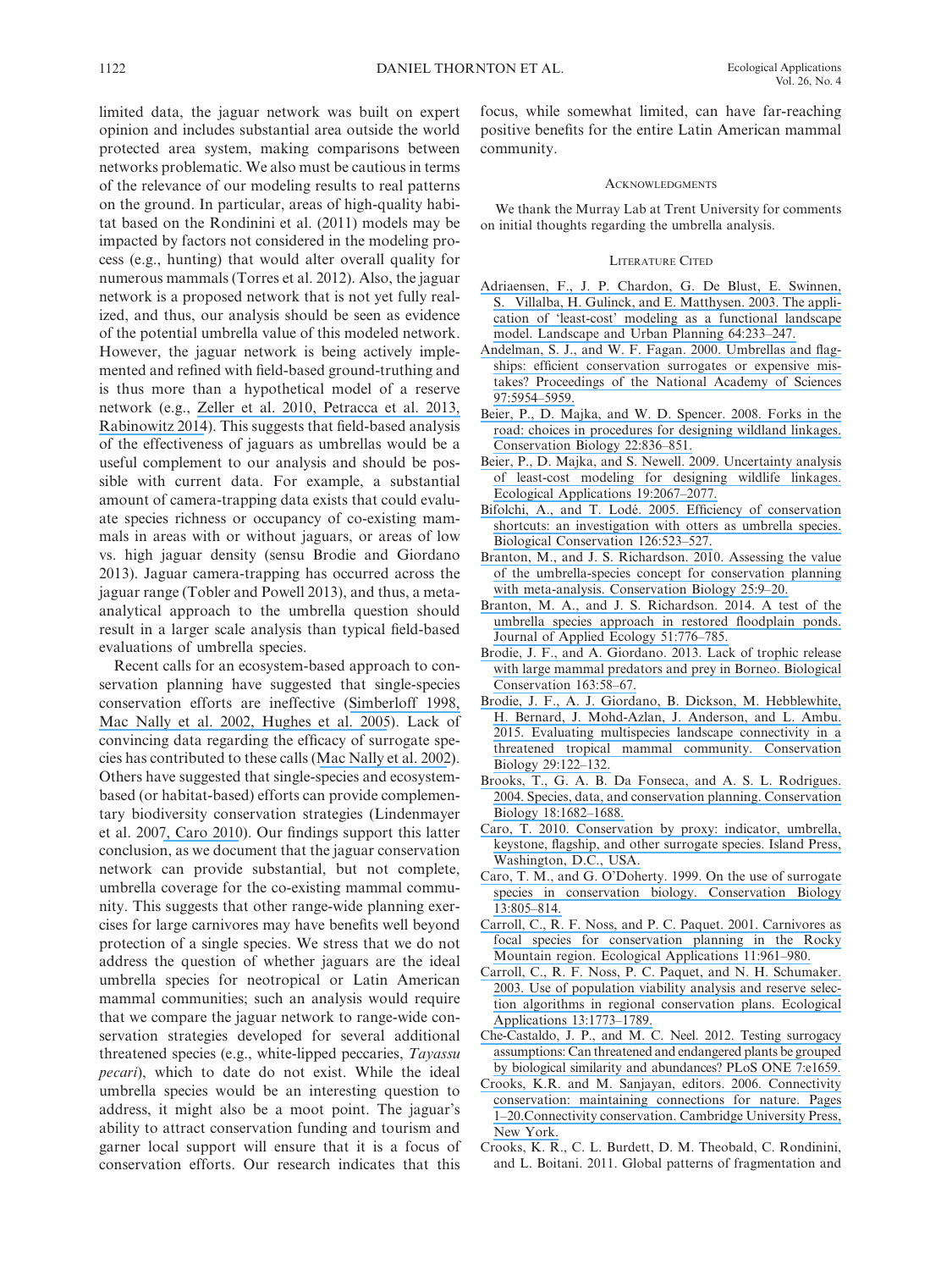connectivity of mammalian carnivore habitat. Philosophical Transactions of the Royal Society B 366:2642–2651.

- [Cushman, S. A., and E. L. Landguth. 2012. Multi-taxa popula](https://www.researchgate.net/publication/257130519_Multi-taxa_population_connectivity_in_the_Northern_Rocky_Mountains?el=1_x_8&enrichId=rgreq-a71d93e25b003951777f45b40c81ef78-XXX&enrichSource=Y292ZXJQYWdlOzMwMzUzMTgzNTtBUzozNzU4MTE5NDYzNjkwMjVAMTQ2NjYxMTk1ODQ5MA==)[tion connectivity in the Northern Rocky Mountains.](https://www.researchgate.net/publication/257130519_Multi-taxa_population_connectivity_in_the_Northern_Rocky_Mountains?el=1_x_8&enrichId=rgreq-a71d93e25b003951777f45b40c81ef78-XXX&enrichSource=Y292ZXJQYWdlOzMwMzUzMTgzNTtBUzozNzU4MTE5NDYzNjkwMjVAMTQ2NjYxMTk1ODQ5MA==)  [Ecological Modelling 231:101–112.](https://www.researchgate.net/publication/257130519_Multi-taxa_population_connectivity_in_the_Northern_Rocky_Mountains?el=1_x_8&enrichId=rgreq-a71d93e25b003951777f45b40c81ef78-XXX&enrichSource=Y292ZXJQYWdlOzMwMzUzMTgzNTtBUzozNzU4MTE5NDYzNjkwMjVAMTQ2NjYxMTk1ODQ5MA==)
- [De Angelo, C., A. Paviolo, T. Wiegand, R. Kanagaraj, and](https://www.researchgate.net/publication/256669190_Understanding_species_persistence_for_defining_conservation_actions_A_management_landscape_for_jaguars_in_the_Atlantic_Forest?el=1_x_8&enrichId=rgreq-a71d93e25b003951777f45b40c81ef78-XXX&enrichSource=Y292ZXJQYWdlOzMwMzUzMTgzNTtBUzozNzU4MTE5NDYzNjkwMjVAMTQ2NjYxMTk1ODQ5MA==)  [M. S. Di Bitetti. 2013. Understanding species persistence for](https://www.researchgate.net/publication/256669190_Understanding_species_persistence_for_defining_conservation_actions_A_management_landscape_for_jaguars_in_the_Atlantic_Forest?el=1_x_8&enrichId=rgreq-a71d93e25b003951777f45b40c81ef78-XXX&enrichSource=Y292ZXJQYWdlOzMwMzUzMTgzNTtBUzozNzU4MTE5NDYzNjkwMjVAMTQ2NjYxMTk1ODQ5MA==)  [defining conservation actions: a management landscape for](https://www.researchgate.net/publication/256669190_Understanding_species_persistence_for_defining_conservation_actions_A_management_landscape_for_jaguars_in_the_Atlantic_Forest?el=1_x_8&enrichId=rgreq-a71d93e25b003951777f45b40c81ef78-XXX&enrichSource=Y292ZXJQYWdlOzMwMzUzMTgzNTtBUzozNzU4MTE5NDYzNjkwMjVAMTQ2NjYxMTk1ODQ5MA==)  [jaguars in the Atlantic Forest. Biological Conservation](https://www.researchgate.net/publication/256669190_Understanding_species_persistence_for_defining_conservation_actions_A_management_landscape_for_jaguars_in_the_Atlantic_Forest?el=1_x_8&enrichId=rgreq-a71d93e25b003951777f45b40c81ef78-XXX&enrichSource=Y292ZXJQYWdlOzMwMzUzMTgzNTtBUzozNzU4MTE5NDYzNjkwMjVAMTQ2NjYxMTk1ODQ5MA==)  [159:422–433.](https://www.researchgate.net/publication/256669190_Understanding_species_persistence_for_defining_conservation_actions_A_management_landscape_for_jaguars_in_the_Atlantic_Forest?el=1_x_8&enrichId=rgreq-a71d93e25b003951777f45b40c81ef78-XXX&enrichSource=Y292ZXJQYWdlOzMwMzUzMTgzNTtBUzozNzU4MTE5NDYzNjkwMjVAMTQ2NjYxMTk1ODQ5MA==)
- [Epps, C. W., B. M. Mutayoba, L. Gwin, and J. S. Brashares.](https://www.researchgate.net/publication/228402036_An_empirical_evaluation_of_the_African_elephant_as_a_focal_species_for_connectivity_planning_in_East_Africa?el=1_x_8&enrichId=rgreq-a71d93e25b003951777f45b40c81ef78-XXX&enrichSource=Y292ZXJQYWdlOzMwMzUzMTgzNTtBUzozNzU4MTE5NDYzNjkwMjVAMTQ2NjYxMTk1ODQ5MA==)  [2011. An empirical evaluation of the African elephant as a](https://www.researchgate.net/publication/228402036_An_empirical_evaluation_of_the_African_elephant_as_a_focal_species_for_connectivity_planning_in_East_Africa?el=1_x_8&enrichId=rgreq-a71d93e25b003951777f45b40c81ef78-XXX&enrichSource=Y292ZXJQYWdlOzMwMzUzMTgzNTtBUzozNzU4MTE5NDYzNjkwMjVAMTQ2NjYxMTk1ODQ5MA==)  [focal species for connectivity planning in East Africa.](https://www.researchgate.net/publication/228402036_An_empirical_evaluation_of_the_African_elephant_as_a_focal_species_for_connectivity_planning_in_East_Africa?el=1_x_8&enrichId=rgreq-a71d93e25b003951777f45b40c81ef78-XXX&enrichSource=Y292ZXJQYWdlOzMwMzUzMTgzNTtBUzozNzU4MTE5NDYzNjkwMjVAMTQ2NjYxMTk1ODQ5MA==)  [Diversity and Distributions 17:603–612.](https://www.researchgate.net/publication/228402036_An_empirical_evaluation_of_the_African_elephant_as_a_focal_species_for_connectivity_planning_in_East_Africa?el=1_x_8&enrichId=rgreq-a71d93e25b003951777f45b40c81ef78-XXX&enrichSource=Y292ZXJQYWdlOzMwMzUzMTgzNTtBUzozNzU4MTE5NDYzNjkwMjVAMTQ2NjYxMTk1ODQ5MA==)
- [Fleishman, E., and D. D. Murphy. 2009. A realistic assessment](https://www.researchgate.net/publication/24444056_A_Realistic_Assessment_of_the_Indicator_Potential_of_Butterflies_and_Other_Charismatic_Taxonomic_Groups?el=1_x_8&enrichId=rgreq-a71d93e25b003951777f45b40c81ef78-XXX&enrichSource=Y292ZXJQYWdlOzMwMzUzMTgzNTtBUzozNzU4MTE5NDYzNjkwMjVAMTQ2NjYxMTk1ODQ5MA==)  [of the indicator potential of butterflies and other charismatic](https://www.researchgate.net/publication/24444056_A_Realistic_Assessment_of_the_Indicator_Potential_of_Butterflies_and_Other_Charismatic_Taxonomic_Groups?el=1_x_8&enrichId=rgreq-a71d93e25b003951777f45b40c81ef78-XXX&enrichSource=Y292ZXJQYWdlOzMwMzUzMTgzNTtBUzozNzU4MTE5NDYzNjkwMjVAMTQ2NjYxMTk1ODQ5MA==)  [taxonomic groups. Conservation Biology 23:1109–1116.](https://www.researchgate.net/publication/24444056_A_Realistic_Assessment_of_the_Indicator_Potential_of_Butterflies_and_Other_Charismatic_Taxonomic_Groups?el=1_x_8&enrichId=rgreq-a71d93e25b003951777f45b40c81ef78-XXX&enrichSource=Y292ZXJQYWdlOzMwMzUzMTgzNTtBUzozNzU4MTE5NDYzNjkwMjVAMTQ2NjYxMTk1ODQ5MA==)
- [Fleishman, E., R. B. Blair, and D. D. Murphy. 2001. Empirical](https://www.researchgate.net/publication/250077084_Empirical_Validation_of_a_Method_for_Umbrella_Species_Selection?el=1_x_8&enrichId=rgreq-a71d93e25b003951777f45b40c81ef78-XXX&enrichSource=Y292ZXJQYWdlOzMwMzUzMTgzNTtBUzozNzU4MTE5NDYzNjkwMjVAMTQ2NjYxMTk1ODQ5MA==)  [validation of a method for umbrella species selection.](https://www.researchgate.net/publication/250077084_Empirical_Validation_of_a_Method_for_Umbrella_Species_Selection?el=1_x_8&enrichId=rgreq-a71d93e25b003951777f45b40c81ef78-XXX&enrichSource=Y292ZXJQYWdlOzMwMzUzMTgzNTtBUzozNzU4MTE5NDYzNjkwMjVAMTQ2NjYxMTk1ODQ5MA==)  [Ecological Applications 11:1489–1501.](https://www.researchgate.net/publication/250077084_Empirical_Validation_of_a_Method_for_Umbrella_Species_Selection?el=1_x_8&enrichId=rgreq-a71d93e25b003951777f45b40c81ef78-XXX&enrichSource=Y292ZXJQYWdlOzMwMzUzMTgzNTtBUzozNzU4MTE5NDYzNjkwMjVAMTQ2NjYxMTk1ODQ5MA==)
- [Gardner, T. A., T. Caro, E. B. Fitzherbert, T. Banda, and](https://www.researchgate.net/publication/5677476_Conservation_Value_of_Multiple-Use_Areas_in_East_Africa?el=1_x_8&enrichId=rgreq-a71d93e25b003951777f45b40c81ef78-XXX&enrichSource=Y292ZXJQYWdlOzMwMzUzMTgzNTtBUzozNzU4MTE5NDYzNjkwMjVAMTQ2NjYxMTk1ODQ5MA==)  [P. Lalbhai. 2007. Conservation value of multiple-use areas](https://www.researchgate.net/publication/5677476_Conservation_Value_of_Multiple-Use_Areas_in_East_Africa?el=1_x_8&enrichId=rgreq-a71d93e25b003951777f45b40c81ef78-XXX&enrichSource=Y292ZXJQYWdlOzMwMzUzMTgzNTtBUzozNzU4MTE5NDYzNjkwMjVAMTQ2NjYxMTk1ODQ5MA==)  [in east Africa. Conservation Biology 21:1516–1525.](https://www.researchgate.net/publication/5677476_Conservation_Value_of_Multiple-Use_Areas_in_East_Africa?el=1_x_8&enrichId=rgreq-a71d93e25b003951777f45b40c81ef78-XXX&enrichSource=Y292ZXJQYWdlOzMwMzUzMTgzNTtBUzozNzU4MTE5NDYzNjkwMjVAMTQ2NjYxMTk1ODQ5MA==)
- [Groves, C. R., D. B. Jensen, L. L. Valutis, K. H. Redford,](https://www.researchgate.net/publication/232686061_Planning_for_Biodiversity_Conservation_Putting_Conservation_Science_into_Practice?el=1_x_8&enrichId=rgreq-a71d93e25b003951777f45b40c81ef78-XXX&enrichSource=Y292ZXJQYWdlOzMwMzUzMTgzNTtBUzozNzU4MTE5NDYzNjkwMjVAMTQ2NjYxMTk1ODQ5MA==)  [M. L. Shaffer, J. M. Scott, J. V. Baumgartner, J. V. Higgins,](https://www.researchgate.net/publication/232686061_Planning_for_Biodiversity_Conservation_Putting_Conservation_Science_into_Practice?el=1_x_8&enrichId=rgreq-a71d93e25b003951777f45b40c81ef78-XXX&enrichSource=Y292ZXJQYWdlOzMwMzUzMTgzNTtBUzozNzU4MTE5NDYzNjkwMjVAMTQ2NjYxMTk1ODQ5MA==)  [M. W. Beck, and M. G. Anderson. 2002. Planning for bio](https://www.researchgate.net/publication/232686061_Planning_for_Biodiversity_Conservation_Putting_Conservation_Science_into_Practice?el=1_x_8&enrichId=rgreq-a71d93e25b003951777f45b40c81ef78-XXX&enrichSource=Y292ZXJQYWdlOzMwMzUzMTgzNTtBUzozNzU4MTE5NDYzNjkwMjVAMTQ2NjYxMTk1ODQ5MA==)[diversity conservation: putting conservation science into](https://www.researchgate.net/publication/232686061_Planning_for_Biodiversity_Conservation_Putting_Conservation_Science_into_Practice?el=1_x_8&enrichId=rgreq-a71d93e25b003951777f45b40c81ef78-XXX&enrichSource=Y292ZXJQYWdlOzMwMzUzMTgzNTtBUzozNzU4MTE5NDYzNjkwMjVAMTQ2NjYxMTk1ODQ5MA==)  [practice. BioScience 52:499–512.](https://www.researchgate.net/publication/232686061_Planning_for_Biodiversity_Conservation_Putting_Conservation_Science_into_Practice?el=1_x_8&enrichId=rgreq-a71d93e25b003951777f45b40c81ef78-XXX&enrichSource=Y292ZXJQYWdlOzMwMzUzMTgzNTtBUzozNzU4MTE5NDYzNjkwMjVAMTQ2NjYxMTk1ODQ5MA==)
- [Heller, N. E., and E. S. Zavaleta. 2009. Biodiversity manage](https://www.researchgate.net/publication/222557816_Biodiversity_management_in_the_face_of_climate_change_A_review_of_22_years_of_recommendations?el=1_x_8&enrichId=rgreq-a71d93e25b003951777f45b40c81ef78-XXX&enrichSource=Y292ZXJQYWdlOzMwMzUzMTgzNTtBUzozNzU4MTE5NDYzNjkwMjVAMTQ2NjYxMTk1ODQ5MA==)[ment in the face of climate change: a review of 22](https://www.researchgate.net/publication/222557816_Biodiversity_management_in_the_face_of_climate_change_A_review_of_22_years_of_recommendations?el=1_x_8&enrichId=rgreq-a71d93e25b003951777f45b40c81ef78-XXX&enrichSource=Y292ZXJQYWdlOzMwMzUzMTgzNTtBUzozNzU4MTE5NDYzNjkwMjVAMTQ2NjYxMTk1ODQ5MA==) years of [recommendations. Biological Conservation 142:14–32.](https://www.researchgate.net/publication/222557816_Biodiversity_management_in_the_face_of_climate_change_A_review_of_22_years_of_recommendations?el=1_x_8&enrichId=rgreq-a71d93e25b003951777f45b40c81ef78-XXX&enrichSource=Y292ZXJQYWdlOzMwMzUzMTgzNTtBUzozNzU4MTE5NDYzNjkwMjVAMTQ2NjYxMTk1ODQ5MA==)
- [Hughes, T. P., D. R. Bellwood, C. Folke, R. S. Steneck, and](https://www.researchgate.net/publication/7080936_New_paradigms_for_supporting_the_resilience_of_marine_ecosystems?el=1_x_8&enrichId=rgreq-a71d93e25b003951777f45b40c81ef78-XXX&enrichSource=Y292ZXJQYWdlOzMwMzUzMTgzNTtBUzozNzU4MTE5NDYzNjkwMjVAMTQ2NjYxMTk1ODQ5MA==)  [J. Wilson. 2005. New paradigms for supporting the resilience](https://www.researchgate.net/publication/7080936_New_paradigms_for_supporting_the_resilience_of_marine_ecosystems?el=1_x_8&enrichId=rgreq-a71d93e25b003951777f45b40c81ef78-XXX&enrichSource=Y292ZXJQYWdlOzMwMzUzMTgzNTtBUzozNzU4MTE5NDYzNjkwMjVAMTQ2NjYxMTk1ODQ5MA==)  [of marine ecosystems. Trends in Ecology & Evolution](https://www.researchgate.net/publication/7080936_New_paradigms_for_supporting_the_resilience_of_marine_ecosystems?el=1_x_8&enrichId=rgreq-a71d93e25b003951777f45b40c81ef78-XXX&enrichSource=Y292ZXJQYWdlOzMwMzUzMTgzNTtBUzozNzU4MTE5NDYzNjkwMjVAMTQ2NjYxMTk1ODQ5MA==)  [20:380–386.](https://www.researchgate.net/publication/7080936_New_paradigms_for_supporting_the_resilience_of_marine_ecosystems?el=1_x_8&enrichId=rgreq-a71d93e25b003951777f45b40c81ef78-XXX&enrichSource=Y292ZXJQYWdlOzMwMzUzMTgzNTtBUzozNzU4MTE5NDYzNjkwMjVAMTQ2NjYxMTk1ODQ5MA==)
- [Hurme, E., M. Monkkonen, L. Sippola, H. Ylinen, and M.](https://www.researchgate.net/publication/222669508_Role_of_the_Siberian_flying_squirrel_as_an_umbrella_species_for_biodiversity_in_northern_boreal_forests?el=1_x_8&enrichId=rgreq-a71d93e25b003951777f45b40c81ef78-XXX&enrichSource=Y292ZXJQYWdlOzMwMzUzMTgzNTtBUzozNzU4MTE5NDYzNjkwMjVAMTQ2NjYxMTk1ODQ5MA==)  [Pentinsaari. 2008. Role of the Siberian flying squirrel as an](https://www.researchgate.net/publication/222669508_Role_of_the_Siberian_flying_squirrel_as_an_umbrella_species_for_biodiversity_in_northern_boreal_forests?el=1_x_8&enrichId=rgreq-a71d93e25b003951777f45b40c81ef78-XXX&enrichSource=Y292ZXJQYWdlOzMwMzUzMTgzNTtBUzozNzU4MTE5NDYzNjkwMjVAMTQ2NjYxMTk1ODQ5MA==)  [umbrella species for biodiversity in northern boreal forests.](https://www.researchgate.net/publication/222669508_Role_of_the_Siberian_flying_squirrel_as_an_umbrella_species_for_biodiversity_in_northern_boreal_forests?el=1_x_8&enrichId=rgreq-a71d93e25b003951777f45b40c81ef78-XXX&enrichSource=Y292ZXJQYWdlOzMwMzUzMTgzNTtBUzozNzU4MTE5NDYzNjkwMjVAMTQ2NjYxMTk1ODQ5MA==)  [Ecological Indicators 8:246–255.](https://www.researchgate.net/publication/222669508_Role_of_the_Siberian_flying_squirrel_as_an_umbrella_species_for_biodiversity_in_northern_boreal_forests?el=1_x_8&enrichId=rgreq-a71d93e25b003951777f45b40c81ef78-XXX&enrichSource=Y292ZXJQYWdlOzMwMzUzMTgzNTtBUzozNzU4MTE5NDYzNjkwMjVAMTQ2NjYxMTk1ODQ5MA==)
- [IUCN, 2006. Conservation strategy for the lion in Eastern and](https://www.researchgate.net/publication/242139181_Lions_Conflict_and_Conservation_in_Eastern_and_Southern_Africa?el=1_x_8&enrichId=rgreq-a71d93e25b003951777f45b40c81ef78-XXX&enrichSource=Y292ZXJQYWdlOzMwMzUzMTgzNTtBUzozNzU4MTE5NDYzNjkwMjVAMTQ2NjYxMTk1ODQ5MA==)  [Southern Africa. IUCN SSC Cat Specialist Group, Gland,](https://www.researchgate.net/publication/242139181_Lions_Conflict_and_Conservation_in_Eastern_and_Southern_Africa?el=1_x_8&enrichId=rgreq-a71d93e25b003951777f45b40c81ef78-XXX&enrichSource=Y292ZXJQYWdlOzMwMzUzMTgzNTtBUzozNzU4MTE5NDYzNjkwMjVAMTQ2NjYxMTk1ODQ5MA==)  [Switzerland and Cambridge, UK.](https://www.researchgate.net/publication/242139181_Lions_Conflict_and_Conservation_in_Eastern_and_Southern_Africa?el=1_x_8&enrichId=rgreq-a71d93e25b003951777f45b40c81ef78-XXX&enrichSource=Y292ZXJQYWdlOzMwMzUzMTgzNTtBUzozNzU4MTE5NDYzNjkwMjVAMTQ2NjYxMTk1ODQ5MA==)
- Lindenmayer, D. B., et al. 2007. The complementarity of singlespecies and ecosystem-oriented research in conservation research. Oikos 116:1220–1226.
- [Mac Nally, R., A. F. Bennett, G. W. Brown, L. F. Lumsden, A.](https://www.researchgate.net/publication/250077337_How_Well_Do_Ecosystem-Based_Planning_Units_Represent_Different_Components_of_Biodiversity?el=1_x_8&enrichId=rgreq-a71d93e25b003951777f45b40c81ef78-XXX&enrichSource=Y292ZXJQYWdlOzMwMzUzMTgzNTtBUzozNzU4MTE5NDYzNjkwMjVAMTQ2NjYxMTk1ODQ5MA==)  [Yen, S. Hinkley, P. Lillywhite, and D. Ward. 2002. How well](https://www.researchgate.net/publication/250077337_How_Well_Do_Ecosystem-Based_Planning_Units_Represent_Different_Components_of_Biodiversity?el=1_x_8&enrichId=rgreq-a71d93e25b003951777f45b40c81ef78-XXX&enrichSource=Y292ZXJQYWdlOzMwMzUzMTgzNTtBUzozNzU4MTE5NDYzNjkwMjVAMTQ2NjYxMTk1ODQ5MA==)  [do ecosystem-based planning units represent different compo](https://www.researchgate.net/publication/250077337_How_Well_Do_Ecosystem-Based_Planning_Units_Represent_Different_Components_of_Biodiversity?el=1_x_8&enrichId=rgreq-a71d93e25b003951777f45b40c81ef78-XXX&enrichSource=Y292ZXJQYWdlOzMwMzUzMTgzNTtBUzozNzU4MTE5NDYzNjkwMjVAMTQ2NjYxMTk1ODQ5MA==)[nents of biodiversity? Ecological Applications 12:900–912.](https://www.researchgate.net/publication/250077337_How_Well_Do_Ecosystem-Based_Planning_Units_Represent_Different_Components_of_Biodiversity?el=1_x_8&enrichId=rgreq-a71d93e25b003951777f45b40c81ef78-XXX&enrichSource=Y292ZXJQYWdlOzMwMzUzMTgzNTtBUzozNzU4MTE5NDYzNjkwMjVAMTQ2NjYxMTk1ODQ5MA==)
- [Minor, E. S., and T. R. Lookingbill. 2010. A multiscale network](https://www.researchgate.net/publication/45405185_A_Multiscale_Network_Analysis_of_Protected-Area_Connectivity_for_Mammals_in_the_United_States?el=1_x_8&enrichId=rgreq-a71d93e25b003951777f45b40c81ef78-XXX&enrichSource=Y292ZXJQYWdlOzMwMzUzMTgzNTtBUzozNzU4MTE5NDYzNjkwMjVAMTQ2NjYxMTk1ODQ5MA==)  [analysis of protected-area connectivity for mammals in the](https://www.researchgate.net/publication/45405185_A_Multiscale_Network_Analysis_of_Protected-Area_Connectivity_for_Mammals_in_the_United_States?el=1_x_8&enrichId=rgreq-a71d93e25b003951777f45b40c81ef78-XXX&enrichSource=Y292ZXJQYWdlOzMwMzUzMTgzNTtBUzozNzU4MTE5NDYzNjkwMjVAMTQ2NjYxMTk1ODQ5MA==)  [United States. Conservation Biology 24:1549–1558.](https://www.researchgate.net/publication/45405185_A_Multiscale_Network_Analysis_of_Protected-Area_Connectivity_for_Mammals_in_the_United_States?el=1_x_8&enrichId=rgreq-a71d93e25b003951777f45b40c81ef78-XXX&enrichSource=Y292ZXJQYWdlOzMwMzUzMTgzNTtBUzozNzU4MTE5NDYzNjkwMjVAMTQ2NjYxMTk1ODQ5MA==)
- [Noss, R. F., H. B. Quigley, M. G. Hornocker, T. Merrill, and](https://www.researchgate.net/publication/249431998_Conservation_Biology_and_Carnivore_Conservation_in_the_Rocky_Mountains?el=1_x_8&enrichId=rgreq-a71d93e25b003951777f45b40c81ef78-XXX&enrichSource=Y292ZXJQYWdlOzMwMzUzMTgzNTtBUzozNzU4MTE5NDYzNjkwMjVAMTQ2NjYxMTk1ODQ5MA==)  [P. C. Paquet. 1996. Conservation biology and carnivore con](https://www.researchgate.net/publication/249431998_Conservation_Biology_and_Carnivore_Conservation_in_the_Rocky_Mountains?el=1_x_8&enrichId=rgreq-a71d93e25b003951777f45b40c81ef78-XXX&enrichSource=Y292ZXJQYWdlOzMwMzUzMTgzNTtBUzozNzU4MTE5NDYzNjkwMjVAMTQ2NjYxMTk1ODQ5MA==)[servation in the Rocky Mountains. Conservation Biology](https://www.researchgate.net/publication/249431998_Conservation_Biology_and_Carnivore_Conservation_in_the_Rocky_Mountains?el=1_x_8&enrichId=rgreq-a71d93e25b003951777f45b40c81ef78-XXX&enrichSource=Y292ZXJQYWdlOzMwMzUzMTgzNTtBUzozNzU4MTE5NDYzNjkwMjVAMTQ2NjYxMTk1ODQ5MA==)  [10:949–963.](https://www.researchgate.net/publication/249431998_Conservation_Biology_and_Carnivore_Conservation_in_the_Rocky_Mountains?el=1_x_8&enrichId=rgreq-a71d93e25b003951777f45b40c81ef78-XXX&enrichSource=Y292ZXJQYWdlOzMwMzUzMTgzNTtBUzozNzU4MTE5NDYzNjkwMjVAMTQ2NjYxMTk1ODQ5MA==)
- [Oliver, T. H., S. Gillings, M. Girardello, G. Rapacciuolo,](https://www.researchgate.net/publication/237049099_Population_density_but_not_stability_can_be_predicted_from_species_distribution_models?el=1_x_8&enrichId=rgreq-a71d93e25b003951777f45b40c81ef78-XXX&enrichSource=Y292ZXJQYWdlOzMwMzUzMTgzNTtBUzozNzU4MTE5NDYzNjkwMjVAMTQ2NjYxMTk1ODQ5MA==)  [T. M. Brereton, G. M. Siriwardena, D. B. Roy, R. Pywell,](https://www.researchgate.net/publication/237049099_Population_density_but_not_stability_can_be_predicted_from_species_distribution_models?el=1_x_8&enrichId=rgreq-a71d93e25b003951777f45b40c81ef78-XXX&enrichSource=Y292ZXJQYWdlOzMwMzUzMTgzNTtBUzozNzU4MTE5NDYzNjkwMjVAMTQ2NjYxMTk1ODQ5MA==)  [and R. J. Fuller. 2012. Population density but not stability](https://www.researchgate.net/publication/237049099_Population_density_but_not_stability_can_be_predicted_from_species_distribution_models?el=1_x_8&enrichId=rgreq-a71d93e25b003951777f45b40c81ef78-XXX&enrichSource=Y292ZXJQYWdlOzMwMzUzMTgzNTtBUzozNzU4MTE5NDYzNjkwMjVAMTQ2NjYxMTk1ODQ5MA==)  [can be predicted from species distribution models. Journal](https://www.researchgate.net/publication/237049099_Population_density_but_not_stability_can_be_predicted_from_species_distribution_models?el=1_x_8&enrichId=rgreq-a71d93e25b003951777f45b40c81ef78-XXX&enrichSource=Y292ZXJQYWdlOzMwMzUzMTgzNTtBUzozNzU4MTE5NDYzNjkwMjVAMTQ2NjYxMTk1ODQ5MA==)  [of Applied Ecology 49:581–590.](https://www.researchgate.net/publication/237049099_Population_density_but_not_stability_can_be_predicted_from_species_distribution_models?el=1_x_8&enrichId=rgreq-a71d93e25b003951777f45b40c81ef78-XXX&enrichSource=Y292ZXJQYWdlOzMwMzUzMTgzNTtBUzozNzU4MTE5NDYzNjkwMjVAMTQ2NjYxMTk1ODQ5MA==)
- [Petracca, L. S., E. Ramirez-Bravo, and L. Hernandez-Santin.](https://www.researchgate.net/publication/259971112_Occupancy_estimation_of_jaguar_Panthera_onca_to_assess_the_value_of_east-central_Mexico_as_a_jaguar_corridor?el=1_x_8&enrichId=rgreq-a71d93e25b003951777f45b40c81ef78-XXX&enrichSource=Y292ZXJQYWdlOzMwMzUzMTgzNTtBUzozNzU4MTE5NDYzNjkwMjVAMTQ2NjYxMTk1ODQ5MA==)  [2013. Occupancy estimation of jaguar](https://www.researchgate.net/publication/259971112_Occupancy_estimation_of_jaguar_Panthera_onca_to_assess_the_value_of_east-central_Mexico_as_a_jaguar_corridor?el=1_x_8&enrichId=rgreq-a71d93e25b003951777f45b40c81ef78-XXX&enrichSource=Y292ZXJQYWdlOzMwMzUzMTgzNTtBUzozNzU4MTE5NDYzNjkwMjVAMTQ2NjYxMTk1ODQ5MA==) *Panthera onca* to assess [the value of east-central Mexico as a jaguar corridor. Oryx](https://www.researchgate.net/publication/259971112_Occupancy_estimation_of_jaguar_Panthera_onca_to_assess_the_value_of_east-central_Mexico_as_a_jaguar_corridor?el=1_x_8&enrichId=rgreq-a71d93e25b003951777f45b40c81ef78-XXX&enrichSource=Y292ZXJQYWdlOzMwMzUzMTgzNTtBUzozNzU4MTE5NDYzNjkwMjVAMTQ2NjYxMTk1ODQ5MA==)  [48:133–140.](https://www.researchgate.net/publication/259971112_Occupancy_estimation_of_jaguar_Panthera_onca_to_assess_the_value_of_east-central_Mexico_as_a_jaguar_corridor?el=1_x_8&enrichId=rgreq-a71d93e25b003951777f45b40c81ef78-XXX&enrichSource=Y292ZXJQYWdlOzMwMzUzMTgzNTtBUzozNzU4MTE5NDYzNjkwMjVAMTQ2NjYxMTk1ODQ5MA==)
- [Pöyry, J., J. Paukkunen, J. Heliola, and M. Kuussaari. 2009.](https://www.researchgate.net/publication/24242824_Relative_contributions_of_local_and_regional_factors_to_species_richness_and_total_density_of_butterflies_and_moths_in_semi-natural_grasslands?el=1_x_8&enrichId=rgreq-a71d93e25b003951777f45b40c81ef78-XXX&enrichSource=Y292ZXJQYWdlOzMwMzUzMTgzNTtBUzozNzU4MTE5NDYzNjkwMjVAMTQ2NjYxMTk1ODQ5MA==)  [Relative contribution of local and regional factors to species](https://www.researchgate.net/publication/24242824_Relative_contributions_of_local_and_regional_factors_to_species_richness_and_total_density_of_butterflies_and_moths_in_semi-natural_grasslands?el=1_x_8&enrichId=rgreq-a71d93e25b003951777f45b40c81ef78-XXX&enrichSource=Y292ZXJQYWdlOzMwMzUzMTgzNTtBUzozNzU4MTE5NDYzNjkwMjVAMTQ2NjYxMTk1ODQ5MA==)

[richness and total density of butterflies and moths in semi](https://www.researchgate.net/publication/24242824_Relative_contributions_of_local_and_regional_factors_to_species_richness_and_total_density_of_butterflies_and_moths_in_semi-natural_grasslands?el=1_x_8&enrichId=rgreq-a71d93e25b003951777f45b40c81ef78-XXX&enrichSource=Y292ZXJQYWdlOzMwMzUzMTgzNTtBUzozNzU4MTE5NDYzNjkwMjVAMTQ2NjYxMTk1ODQ5MA==)[natural grasslands. Oecologia 160:577–587.](https://www.researchgate.net/publication/24242824_Relative_contributions_of_local_and_regional_factors_to_species_richness_and_total_density_of_butterflies_and_moths_in_semi-natural_grasslands?el=1_x_8&enrichId=rgreq-a71d93e25b003951777f45b40c81ef78-XXX&enrichSource=Y292ZXJQYWdlOzMwMzUzMTgzNTtBUzozNzU4MTE5NDYzNjkwMjVAMTQ2NjYxMTk1ODQ5MA==)

- Pressey, R. L., R. M. Cowling, and M. Rouget. 2003. [Formulating conservation targets for biodiversity pattern](https://www.researchgate.net/publication/43469574_Formulating_conservation_targets_for_biodiversity_pattern_and_process_in_the_Cape_Floristic_Region_South_Africa?el=1_x_8&enrichId=rgreq-a71d93e25b003951777f45b40c81ef78-XXX&enrichSource=Y292ZXJQYWdlOzMwMzUzMTgzNTtBUzozNzU4MTE5NDYzNjkwMjVAMTQ2NjYxMTk1ODQ5MA==)  [and process in the Cape Floristic Region, South Africa.](https://www.researchgate.net/publication/43469574_Formulating_conservation_targets_for_biodiversity_pattern_and_process_in_the_Cape_Floristic_Region_South_Africa?el=1_x_8&enrichId=rgreq-a71d93e25b003951777f45b40c81ef78-XXX&enrichSource=Y292ZXJQYWdlOzMwMzUzMTgzNTtBUzozNzU4MTE5NDYzNjkwMjVAMTQ2NjYxMTk1ODQ5MA==)  [Biological Conservation 112:99–127.](https://www.researchgate.net/publication/43469574_Formulating_conservation_targets_for_biodiversity_pattern_and_process_in_the_Cape_Floristic_Region_South_Africa?el=1_x_8&enrichId=rgreq-a71d93e25b003951777f45b40c81ef78-XXX&enrichSource=Y292ZXJQYWdlOzMwMzUzMTgzNTtBUzozNzU4MTE5NDYzNjkwMjVAMTQ2NjYxMTk1ODQ5MA==)
- [Rabinowitz, A. 2014. An indomitable beast: the remarkable](https://www.researchgate.net/publication/288081341_An_indomitable_beast_The_remarkable_journey_of_the_Jaguar?el=1_x_8&enrichId=rgreq-a71d93e25b003951777f45b40c81ef78-XXX&enrichSource=Y292ZXJQYWdlOzMwMzUzMTgzNTtBUzozNzU4MTE5NDYzNjkwMjVAMTQ2NjYxMTk1ODQ5MA==)  [journey of the jaguar. Island Press, Washington, D.C., USA.](https://www.researchgate.net/publication/288081341_An_indomitable_beast_The_remarkable_journey_of_the_Jaguar?el=1_x_8&enrichId=rgreq-a71d93e25b003951777f45b40c81ef78-XXX&enrichSource=Y292ZXJQYWdlOzMwMzUzMTgzNTtBUzozNzU4MTE5NDYzNjkwMjVAMTQ2NjYxMTk1ODQ5MA==)
- [Rabinowitz, A., and K. A. Zeller. 2010. A range-wide model](https://www.researchgate.net/publication/222983709_A_range-wide_model_of_landscape_connectivity_and_conservation_for_the_jaguar_Panthera_onca?el=1_x_8&enrichId=rgreq-a71d93e25b003951777f45b40c81ef78-XXX&enrichSource=Y292ZXJQYWdlOzMwMzUzMTgzNTtBUzozNzU4MTE5NDYzNjkwMjVAMTQ2NjYxMTk1ODQ5MA==)  [of landscape connectivity and conservation for the jaguar,](https://www.researchgate.net/publication/222983709_A_range-wide_model_of_landscape_connectivity_and_conservation_for_the_jaguar_Panthera_onca?el=1_x_8&enrichId=rgreq-a71d93e25b003951777f45b40c81ef78-XXX&enrichSource=Y292ZXJQYWdlOzMwMzUzMTgzNTtBUzozNzU4MTE5NDYzNjkwMjVAMTQ2NjYxMTk1ODQ5MA==)  *Panthera onca*[. Biological Conservation 143:939–945.](https://www.researchgate.net/publication/222983709_A_range-wide_model_of_landscape_connectivity_and_conservation_for_the_jaguar_Panthera_onca?el=1_x_8&enrichId=rgreq-a71d93e25b003951777f45b40c81ef78-XXX&enrichSource=Y292ZXJQYWdlOzMwMzUzMTgzNTtBUzozNzU4MTE5NDYzNjkwMjVAMTQ2NjYxMTk1ODQ5MA==)
- [Roberge, J.-M., and P. Angelstam. 2004. Usefulness of the](https://www.researchgate.net/publication/257127470_Usefulness_of_the_Umbrella_Species_Concept_as_a_Conservation_Tool?el=1_x_8&enrichId=rgreq-a71d93e25b003951777f45b40c81ef78-XXX&enrichSource=Y292ZXJQYWdlOzMwMzUzMTgzNTtBUzozNzU4MTE5NDYzNjkwMjVAMTQ2NjYxMTk1ODQ5MA==)  [umbrella species concept as a conservation tool. Conservation](https://www.researchgate.net/publication/257127470_Usefulness_of_the_Umbrella_Species_Concept_as_a_Conservation_Tool?el=1_x_8&enrichId=rgreq-a71d93e25b003951777f45b40c81ef78-XXX&enrichSource=Y292ZXJQYWdlOzMwMzUzMTgzNTtBUzozNzU4MTE5NDYzNjkwMjVAMTQ2NjYxMTk1ODQ5MA==)  [Biology 18:76–85.](https://www.researchgate.net/publication/257127470_Usefulness_of_the_Umbrella_Species_Concept_as_a_Conservation_Tool?el=1_x_8&enrichId=rgreq-a71d93e25b003951777f45b40c81ef78-XXX&enrichSource=Y292ZXJQYWdlOzMwMzUzMTgzNTtBUzozNzU4MTE5NDYzNjkwMjVAMTQ2NjYxMTk1ODQ5MA==)
- [Robles, H., and C. Ciudad. 2012. Influence of habitat quality,](https://www.researchgate.net/publication/221769750_Influence_of_Habitat_Quality_Population_Size_Patch_Size_and_Connectivity_on_Patch-Occupancy_Dynamics_of_the_Middle_Spotted_Woodpecker?el=1_x_8&enrichId=rgreq-a71d93e25b003951777f45b40c81ef78-XXX&enrichSource=Y292ZXJQYWdlOzMwMzUzMTgzNTtBUzozNzU4MTE5NDYzNjkwMjVAMTQ2NjYxMTk1ODQ5MA==)  [population size, patch size, and connectivity on patch](https://www.researchgate.net/publication/221769750_Influence_of_Habitat_Quality_Population_Size_Patch_Size_and_Connectivity_on_Patch-Occupancy_Dynamics_of_the_Middle_Spotted_Woodpecker?el=1_x_8&enrichId=rgreq-a71d93e25b003951777f45b40c81ef78-XXX&enrichSource=Y292ZXJQYWdlOzMwMzUzMTgzNTtBUzozNzU4MTE5NDYzNjkwMjVAMTQ2NjYxMTk1ODQ5MA==)[occupancy dynamics of the Middle Spotted Woodpecker.](https://www.researchgate.net/publication/221769750_Influence_of_Habitat_Quality_Population_Size_Patch_Size_and_Connectivity_on_Patch-Occupancy_Dynamics_of_the_Middle_Spotted_Woodpecker?el=1_x_8&enrichId=rgreq-a71d93e25b003951777f45b40c81ef78-XXX&enrichSource=Y292ZXJQYWdlOzMwMzUzMTgzNTtBUzozNzU4MTE5NDYzNjkwMjVAMTQ2NjYxMTk1ODQ5MA==)  [Conservation Biology 26:284–293.](https://www.researchgate.net/publication/221769750_Influence_of_Habitat_Quality_Population_Size_Patch_Size_and_Connectivity_on_Patch-Occupancy_Dynamics_of_the_Middle_Spotted_Woodpecker?el=1_x_8&enrichId=rgreq-a71d93e25b003951777f45b40c81ef78-XXX&enrichSource=Y292ZXJQYWdlOzMwMzUzMTgzNTtBUzozNzU4MTE5NDYzNjkwMjVAMTQ2NjYxMTk1ODQ5MA==)
- [Rondinini, C., and L. Boitani. 2006. Differences in umbrella](https://www.researchgate.net/publication/6877199_Differences_in_the_Umbrella_Effects_of_African_Amphibians_and_Mammals_Based_on_Two_Estimators_of_the_Area_of_Occupancy?el=1_x_8&enrichId=rgreq-a71d93e25b003951777f45b40c81ef78-XXX&enrichSource=Y292ZXJQYWdlOzMwMzUzMTgzNTtBUzozNzU4MTE5NDYzNjkwMjVAMTQ2NjYxMTk1ODQ5MA==)  [effects of African amphibians and mammals based on two](https://www.researchgate.net/publication/6877199_Differences_in_the_Umbrella_Effects_of_African_Amphibians_and_Mammals_Based_on_Two_Estimators_of_the_Area_of_Occupancy?el=1_x_8&enrichId=rgreq-a71d93e25b003951777f45b40c81ef78-XXX&enrichSource=Y292ZXJQYWdlOzMwMzUzMTgzNTtBUzozNzU4MTE5NDYzNjkwMjVAMTQ2NjYxMTk1ODQ5MA==)  [estimators of the area of occupancy. Conservation Biology](https://www.researchgate.net/publication/6877199_Differences_in_the_Umbrella_Effects_of_African_Amphibians_and_Mammals_Based_on_Two_Estimators_of_the_Area_of_Occupancy?el=1_x_8&enrichId=rgreq-a71d93e25b003951777f45b40c81ef78-XXX&enrichSource=Y292ZXJQYWdlOzMwMzUzMTgzNTtBUzozNzU4MTE5NDYzNjkwMjVAMTQ2NjYxMTk1ODQ5MA==)  [20:170–179.](https://www.researchgate.net/publication/6877199_Differences_in_the_Umbrella_Effects_of_African_Amphibians_and_Mammals_Based_on_Two_Estimators_of_the_Area_of_Occupancy?el=1_x_8&enrichId=rgreq-a71d93e25b003951777f45b40c81ef78-XXX&enrichSource=Y292ZXJQYWdlOzMwMzUzMTgzNTtBUzozNzU4MTE5NDYzNjkwMjVAMTQ2NjYxMTk1ODQ5MA==)
- [Rondinini, C., S. Stuart, and L. Boitani. 2005. Habitat suitabil](https://www.researchgate.net/publication/229920919_Habitat_Suitability_Models_and_the_Shortfall_in_Conservation_Planning_for_African_Vertebrates?el=1_x_8&enrichId=rgreq-a71d93e25b003951777f45b40c81ef78-XXX&enrichSource=Y292ZXJQYWdlOzMwMzUzMTgzNTtBUzozNzU4MTE5NDYzNjkwMjVAMTQ2NjYxMTk1ODQ5MA==)[ity models and the shortfall in conservation planning for](https://www.researchgate.net/publication/229920919_Habitat_Suitability_Models_and_the_Shortfall_in_Conservation_Planning_for_African_Vertebrates?el=1_x_8&enrichId=rgreq-a71d93e25b003951777f45b40c81ef78-XXX&enrichSource=Y292ZXJQYWdlOzMwMzUzMTgzNTtBUzozNzU4MTE5NDYzNjkwMjVAMTQ2NjYxMTk1ODQ5MA==)  [African vertebrates. Conservation Biology 19:1488–1497.](https://www.researchgate.net/publication/229920919_Habitat_Suitability_Models_and_the_Shortfall_in_Conservation_Planning_for_African_Vertebrates?el=1_x_8&enrichId=rgreq-a71d93e25b003951777f45b40c81ef78-XXX&enrichSource=Y292ZXJQYWdlOzMwMzUzMTgzNTtBUzozNzU4MTE5NDYzNjkwMjVAMTQ2NjYxMTk1ODQ5MA==)
- Rondinini, C., et al. 2011. Global habitat suitability models of terrestrial mammals. Philosophical Transactions of the Royal Society B 366:2633–2641.
- [Saetersdal, M., and I. Gjerde. 2011. Prioritising conservation](https://www.researchgate.net/publication/230252901_Prioritising_conservation_areas_using_species_surrogate_measures_Consistent_with_ecological_theory?el=1_x_8&enrichId=rgreq-a71d93e25b003951777f45b40c81ef78-XXX&enrichSource=Y292ZXJQYWdlOzMwMzUzMTgzNTtBUzozNzU4MTE5NDYzNjkwMjVAMTQ2NjYxMTk1ODQ5MA==)  [areas using species surrogate measures: consistent with eco](https://www.researchgate.net/publication/230252901_Prioritising_conservation_areas_using_species_surrogate_measures_Consistent_with_ecological_theory?el=1_x_8&enrichId=rgreq-a71d93e25b003951777f45b40c81ef78-XXX&enrichSource=Y292ZXJQYWdlOzMwMzUzMTgzNTtBUzozNzU4MTE5NDYzNjkwMjVAMTQ2NjYxMTk1ODQ5MA==)[logical theory? Journal of Applied Ecology 48:1236–1240.](https://www.researchgate.net/publication/230252901_Prioritising_conservation_areas_using_species_surrogate_measures_Consistent_with_ecological_theory?el=1_x_8&enrichId=rgreq-a71d93e25b003951777f45b40c81ef78-XXX&enrichSource=Y292ZXJQYWdlOzMwMzUzMTgzNTtBUzozNzU4MTE5NDYzNjkwMjVAMTQ2NjYxMTk1ODQ5MA==)
- [Sanderson, E. W., K. H. Redford, C.-L. B. Chetkiewicz,](https://www.researchgate.net/publication/227515316_Planning_to_Save_a_Species_the_Jaguar_as_a_Model?el=1_x_8&enrichId=rgreq-a71d93e25b003951777f45b40c81ef78-XXX&enrichSource=Y292ZXJQYWdlOzMwMzUzMTgzNTtBUzozNzU4MTE5NDYzNjkwMjVAMTQ2NjYxMTk1ODQ5MA==)  [R. A. Medellin, A. Rabinowitz, J. G. Robinson, and](https://www.researchgate.net/publication/227515316_Planning_to_Save_a_Species_the_Jaguar_as_a_Model?el=1_x_8&enrichId=rgreq-a71d93e25b003951777f45b40c81ef78-XXX&enrichSource=Y292ZXJQYWdlOzMwMzUzMTgzNTtBUzozNzU4MTE5NDYzNjkwMjVAMTQ2NjYxMTk1ODQ5MA==)  [A. B. Taber. 2002. Planning to save a species: the jaguar as](https://www.researchgate.net/publication/227515316_Planning_to_Save_a_Species_the_Jaguar_as_a_Model?el=1_x_8&enrichId=rgreq-a71d93e25b003951777f45b40c81ef78-XXX&enrichSource=Y292ZXJQYWdlOzMwMzUzMTgzNTtBUzozNzU4MTE5NDYzNjkwMjVAMTQ2NjYxMTk1ODQ5MA==)  [a model. Conservation Biology 16:58–72.](https://www.researchgate.net/publication/227515316_Planning_to_Save_a_Species_the_Jaguar_as_a_Model?el=1_x_8&enrichId=rgreq-a71d93e25b003951777f45b40c81ef78-XXX&enrichSource=Y292ZXJQYWdlOzMwMzUzMTgzNTtBUzozNzU4MTE5NDYzNjkwMjVAMTQ2NjYxMTk1ODQ5MA==)
- [Sattler, T., G. B. Pezzatti, M. P. Nobis, M. K. Obrist, T. Roth,](https://www.researchgate.net/publication/259488779_Selection_of_Multiple_Umbrella_Species_for_Functional_and_Taxonomic_Diversity_to_Represent_Urban_Biodiversity?el=1_x_8&enrichId=rgreq-a71d93e25b003951777f45b40c81ef78-XXX&enrichSource=Y292ZXJQYWdlOzMwMzUzMTgzNTtBUzozNzU4MTE5NDYzNjkwMjVAMTQ2NjYxMTk1ODQ5MA==)  [and M. Moretti. 2013. Selection of multiple umbrella species](https://www.researchgate.net/publication/259488779_Selection_of_Multiple_Umbrella_Species_for_Functional_and_Taxonomic_Diversity_to_Represent_Urban_Biodiversity?el=1_x_8&enrichId=rgreq-a71d93e25b003951777f45b40c81ef78-XXX&enrichSource=Y292ZXJQYWdlOzMwMzUzMTgzNTtBUzozNzU4MTE5NDYzNjkwMjVAMTQ2NjYxMTk1ODQ5MA==)  [for functional and taxonomic diversity to represent urban](https://www.researchgate.net/publication/259488779_Selection_of_Multiple_Umbrella_Species_for_Functional_and_Taxonomic_Diversity_to_Represent_Urban_Biodiversity?el=1_x_8&enrichId=rgreq-a71d93e25b003951777f45b40c81ef78-XXX&enrichSource=Y292ZXJQYWdlOzMwMzUzMTgzNTtBUzozNzU4MTE5NDYzNjkwMjVAMTQ2NjYxMTk1ODQ5MA==)  [biodiversity. Conservation Biology 28:414–426.](https://www.researchgate.net/publication/259488779_Selection_of_Multiple_Umbrella_Species_for_Functional_and_Taxonomic_Diversity_to_Represent_Urban_Biodiversity?el=1_x_8&enrichId=rgreq-a71d93e25b003951777f45b40c81ef78-XXX&enrichSource=Y292ZXJQYWdlOzMwMzUzMTgzNTtBUzozNzU4MTE5NDYzNjkwMjVAMTQ2NjYxMTk1ODQ5MA==)
- [Schooley, R. L., and L. C. Branch. 2011. Habitat quality of](https://www.researchgate.net/publication/227180325_Habitat_quality_of_source_patches_and_connectivity_in_fragmented_landscapes?el=1_x_8&enrichId=rgreq-a71d93e25b003951777f45b40c81ef78-XXX&enrichSource=Y292ZXJQYWdlOzMwMzUzMTgzNTtBUzozNzU4MTE5NDYzNjkwMjVAMTQ2NjYxMTk1ODQ5MA==)  [source patches and connectivity in fragmented landscapes.](https://www.researchgate.net/publication/227180325_Habitat_quality_of_source_patches_and_connectivity_in_fragmented_landscapes?el=1_x_8&enrichId=rgreq-a71d93e25b003951777f45b40c81ef78-XXX&enrichSource=Y292ZXJQYWdlOzMwMzUzMTgzNTtBUzozNzU4MTE5NDYzNjkwMjVAMTQ2NjYxMTk1ODQ5MA==)  [Biodiversity and Conservation 20:1611–1623.](https://www.researchgate.net/publication/227180325_Habitat_quality_of_source_patches_and_connectivity_in_fragmented_landscapes?el=1_x_8&enrichId=rgreq-a71d93e25b003951777f45b40c81ef78-XXX&enrichSource=Y292ZXJQYWdlOzMwMzUzMTgzNTtBUzozNzU4MTE5NDYzNjkwMjVAMTQ2NjYxMTk1ODQ5MA==)
- [Sergio, F., I. Newton, L. Marchesi, and P. Pedrini. 2006.](https://www.researchgate.net/publication/227994604_Ecologically_justified_charisma_Preservation_of_top_predators_delivers_biodiversity_conservation?el=1_x_8&enrichId=rgreq-a71d93e25b003951777f45b40c81ef78-XXX&enrichSource=Y292ZXJQYWdlOzMwMzUzMTgzNTtBUzozNzU4MTE5NDYzNjkwMjVAMTQ2NjYxMTk1ODQ5MA==)  [Ecologically justified charisma: preservation of top predators](https://www.researchgate.net/publication/227994604_Ecologically_justified_charisma_Preservation_of_top_predators_delivers_biodiversity_conservation?el=1_x_8&enrichId=rgreq-a71d93e25b003951777f45b40c81ef78-XXX&enrichSource=Y292ZXJQYWdlOzMwMzUzMTgzNTtBUzozNzU4MTE5NDYzNjkwMjVAMTQ2NjYxMTk1ODQ5MA==)  [delivers biodiversity conservation. Journal of Applied Ecology](https://www.researchgate.net/publication/227994604_Ecologically_justified_charisma_Preservation_of_top_predators_delivers_biodiversity_conservation?el=1_x_8&enrichId=rgreq-a71d93e25b003951777f45b40c81ef78-XXX&enrichSource=Y292ZXJQYWdlOzMwMzUzMTgzNTtBUzozNzU4MTE5NDYzNjkwMjVAMTQ2NjYxMTk1ODQ5MA==)  [43:1049–1055.](https://www.researchgate.net/publication/227994604_Ecologically_justified_charisma_Preservation_of_top_predators_delivers_biodiversity_conservation?el=1_x_8&enrichId=rgreq-a71d93e25b003951777f45b40c81ef78-XXX&enrichSource=Y292ZXJQYWdlOzMwMzUzMTgzNTtBUzozNzU4MTE5NDYzNjkwMjVAMTQ2NjYxMTk1ODQ5MA==)
- Sergio, F., T. Caro, D. Brown, B. Clucas, J. Hunter, [J. Ketchum, K. McHugh, and F. Hiraldo. 2008. Top preda](https://www.researchgate.net/publication/228622050_Top_Predators_as_Conservation_Tools_Ecological_Rationale_Assumptions_and_Efficacy?el=1_x_8&enrichId=rgreq-a71d93e25b003951777f45b40c81ef78-XXX&enrichSource=Y292ZXJQYWdlOzMwMzUzMTgzNTtBUzozNzU4MTE5NDYzNjkwMjVAMTQ2NjYxMTk1ODQ5MA==)[tors as conservation tools: ecological rationale, assumptions,](https://www.researchgate.net/publication/228622050_Top_Predators_as_Conservation_Tools_Ecological_Rationale_Assumptions_and_Efficacy?el=1_x_8&enrichId=rgreq-a71d93e25b003951777f45b40c81ef78-XXX&enrichSource=Y292ZXJQYWdlOzMwMzUzMTgzNTtBUzozNzU4MTE5NDYzNjkwMjVAMTQ2NjYxMTk1ODQ5MA==)  [and efficacy. Annual Review of Ecology Evolution and](https://www.researchgate.net/publication/228622050_Top_Predators_as_Conservation_Tools_Ecological_Rationale_Assumptions_and_Efficacy?el=1_x_8&enrichId=rgreq-a71d93e25b003951777f45b40c81ef78-XXX&enrichSource=Y292ZXJQYWdlOzMwMzUzMTgzNTtBUzozNzU4MTE5NDYzNjkwMjVAMTQ2NjYxMTk1ODQ5MA==)  [Systematics 39:1–19.](https://www.researchgate.net/publication/228622050_Top_Predators_as_Conservation_Tools_Ecological_Rationale_Assumptions_and_Efficacy?el=1_x_8&enrichId=rgreq-a71d93e25b003951777f45b40c81ef78-XXX&enrichSource=Y292ZXJQYWdlOzMwMzUzMTgzNTtBUzozNzU4MTE5NDYzNjkwMjVAMTQ2NjYxMTk1ODQ5MA==)
- [Simberloff, D. 1998. Flagships, umbrellas, and keystones: Is](https://www.researchgate.net/publication/223837047_Flagships_umbrellas_and_keystones_Is_single-species_management_passe_in_the_landscape_era?el=1_x_8&enrichId=rgreq-a71d93e25b003951777f45b40c81ef78-XXX&enrichSource=Y292ZXJQYWdlOzMwMzUzMTgzNTtBUzozNzU4MTE5NDYzNjkwMjVAMTQ2NjYxMTk1ODQ5MA==)  [single-species management passé in the landscape era?](https://www.researchgate.net/publication/223837047_Flagships_umbrellas_and_keystones_Is_single-species_management_passe_in_the_landscape_era?el=1_x_8&enrichId=rgreq-a71d93e25b003951777f45b40c81ef78-XXX&enrichSource=Y292ZXJQYWdlOzMwMzUzMTgzNTtBUzozNzU4MTE5NDYzNjkwMjVAMTQ2NjYxMTk1ODQ5MA==)  [Biological Conservation 83:247–257.](https://www.researchgate.net/publication/223837047_Flagships_umbrellas_and_keystones_Is_single-species_management_passe_in_the_landscape_era?el=1_x_8&enrichId=rgreq-a71d93e25b003951777f45b40c81ef78-XXX&enrichSource=Y292ZXJQYWdlOzMwMzUzMTgzNTtBUzozNzU4MTE5NDYzNjkwMjVAMTQ2NjYxMTk1ODQ5MA==)
- [Thorne, J. H., D. Cameron, and J. F. Quinn. 2006. A conserva](https://www.researchgate.net/publication/232691504_A_Conservation_Design_for_the_Central_Coast_of_California_and_the_Evaluation_of_Mountain_Lion_as_an_Umbrella_Species?el=1_x_8&enrichId=rgreq-a71d93e25b003951777f45b40c81ef78-XXX&enrichSource=Y292ZXJQYWdlOzMwMzUzMTgzNTtBUzozNzU4MTE5NDYzNjkwMjVAMTQ2NjYxMTk1ODQ5MA==)[tion design for the central coast of California and the evalu](https://www.researchgate.net/publication/232691504_A_Conservation_Design_for_the_Central_Coast_of_California_and_the_Evaluation_of_Mountain_Lion_as_an_Umbrella_Species?el=1_x_8&enrichId=rgreq-a71d93e25b003951777f45b40c81ef78-XXX&enrichSource=Y292ZXJQYWdlOzMwMzUzMTgzNTtBUzozNzU4MTE5NDYzNjkwMjVAMTQ2NjYxMTk1ODQ5MA==)[ation of mountain lion as an umbrella species. Natural Areas](https://www.researchgate.net/publication/232691504_A_Conservation_Design_for_the_Central_Coast_of_California_and_the_Evaluation_of_Mountain_Lion_as_an_Umbrella_Species?el=1_x_8&enrichId=rgreq-a71d93e25b003951777f45b40c81ef78-XXX&enrichSource=Y292ZXJQYWdlOzMwMzUzMTgzNTtBUzozNzU4MTE5NDYzNjkwMjVAMTQ2NjYxMTk1ODQ5MA==)  [Journal 26:137–148.](https://www.researchgate.net/publication/232691504_A_Conservation_Design_for_the_Central_Coast_of_California_and_the_Evaluation_of_Mountain_Lion_as_an_Umbrella_Species?el=1_x_8&enrichId=rgreq-a71d93e25b003951777f45b40c81ef78-XXX&enrichSource=Y292ZXJQYWdlOzMwMzUzMTgzNTtBUzozNzU4MTE5NDYzNjkwMjVAMTQ2NjYxMTk1ODQ5MA==)
- [Tobler, M. W., and G. V. N. Powell. 2013. Estimating jaguar](https://www.researchgate.net/publication/256669243_Estimating_jaguar_densities_with_camera_traps_Problems_with_current_designs_and_recommendations_for_future_studies?el=1_x_8&enrichId=rgreq-a71d93e25b003951777f45b40c81ef78-XXX&enrichSource=Y292ZXJQYWdlOzMwMzUzMTgzNTtBUzozNzU4MTE5NDYzNjkwMjVAMTQ2NjYxMTk1ODQ5MA==)  [densities with camera traps: problems with current designs and](https://www.researchgate.net/publication/256669243_Estimating_jaguar_densities_with_camera_traps_Problems_with_current_designs_and_recommendations_for_future_studies?el=1_x_8&enrichId=rgreq-a71d93e25b003951777f45b40c81ef78-XXX&enrichSource=Y292ZXJQYWdlOzMwMzUzMTgzNTtBUzozNzU4MTE5NDYzNjkwMjVAMTQ2NjYxMTk1ODQ5MA==)  [recommendations for future studies. Biological Conservation](https://www.researchgate.net/publication/256669243_Estimating_jaguar_densities_with_camera_traps_Problems_with_current_designs_and_recommendations_for_future_studies?el=1_x_8&enrichId=rgreq-a71d93e25b003951777f45b40c81ef78-XXX&enrichSource=Y292ZXJQYWdlOzMwMzUzMTgzNTtBUzozNzU4MTE5NDYzNjkwMjVAMTQ2NjYxMTk1ODQ5MA==)  [159:109–118.](https://www.researchgate.net/publication/256669243_Estimating_jaguar_densities_with_camera_traps_Problems_with_current_designs_and_recommendations_for_future_studies?el=1_x_8&enrichId=rgreq-a71d93e25b003951777f45b40c81ef78-XXX&enrichSource=Y292ZXJQYWdlOzMwMzUzMTgzNTtBUzozNzU4MTE5NDYzNjkwMjVAMTQ2NjYxMTk1ODQ5MA==)
- [Torres, N. M., J. De Marco, T. Santos, L. Silveira,](https://www.researchgate.net/publication/259927848_Can_species_distribution_modeling_provide_estimates_of_population_densities_A_case_study_with_jaguars_in_the_Neotropics?el=1_x_8&enrichId=rgreq-a71d93e25b003951777f45b40c81ef78-XXX&enrichSource=Y292ZXJQYWdlOzMwMzUzMTgzNTtBUzozNzU4MTE5NDYzNjkwMjVAMTQ2NjYxMTk1ODQ5MA==)  [A. T. Jacomo, and J. A. F. Diniz-Filso. 2012. Can species](https://www.researchgate.net/publication/259927848_Can_species_distribution_modeling_provide_estimates_of_population_densities_A_case_study_with_jaguars_in_the_Neotropics?el=1_x_8&enrichId=rgreq-a71d93e25b003951777f45b40c81ef78-XXX&enrichSource=Y292ZXJQYWdlOzMwMzUzMTgzNTtBUzozNzU4MTE5NDYzNjkwMjVAMTQ2NjYxMTk1ODQ5MA==)  [distribution modeling provide estimates of population densi](https://www.researchgate.net/publication/259927848_Can_species_distribution_modeling_provide_estimates_of_population_densities_A_case_study_with_jaguars_in_the_Neotropics?el=1_x_8&enrichId=rgreq-a71d93e25b003951777f45b40c81ef78-XXX&enrichSource=Y292ZXJQYWdlOzMwMzUzMTgzNTtBUzozNzU4MTE5NDYzNjkwMjVAMTQ2NjYxMTk1ODQ5MA==)[ties? A case study with jaguars in the Neotropics. Diversity](https://www.researchgate.net/publication/259927848_Can_species_distribution_modeling_provide_estimates_of_population_densities_A_case_study_with_jaguars_in_the_Neotropics?el=1_x_8&enrichId=rgreq-a71d93e25b003951777f45b40c81ef78-XXX&enrichSource=Y292ZXJQYWdlOzMwMzUzMTgzNTtBUzozNzU4MTE5NDYzNjkwMjVAMTQ2NjYxMTk1ODQ5MA==)  [and Distributions 18:615–627.](https://www.researchgate.net/publication/259927848_Can_species_distribution_modeling_provide_estimates_of_population_densities_A_case_study_with_jaguars_in_the_Neotropics?el=1_x_8&enrichId=rgreq-a71d93e25b003951777f45b40c81ef78-XXX&enrichSource=Y292ZXJQYWdlOzMwMzUzMTgzNTtBUzozNzU4MTE5NDYzNjkwMjVAMTQ2NjYxMTk1ODQ5MA==)